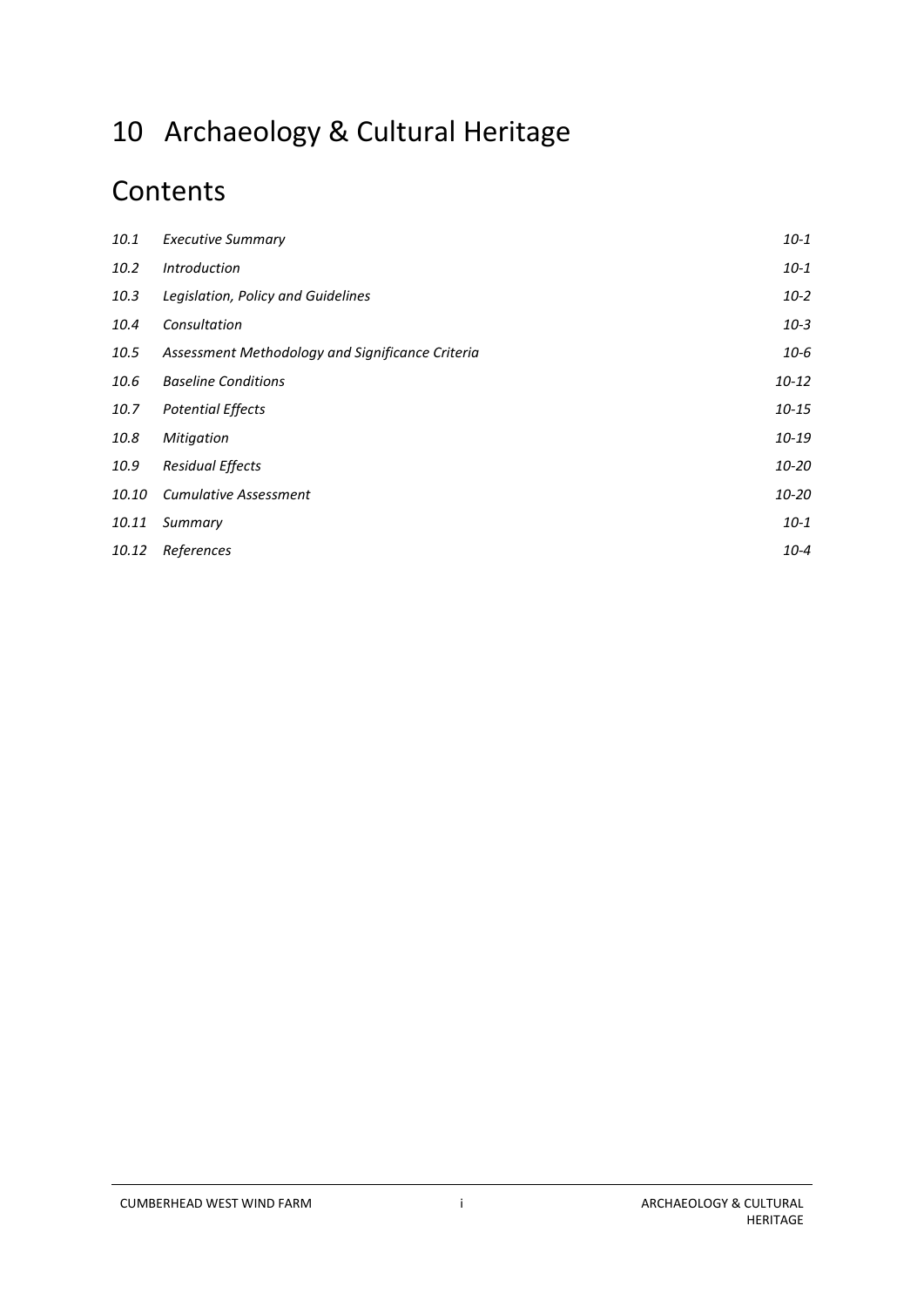This page is intentionally blank.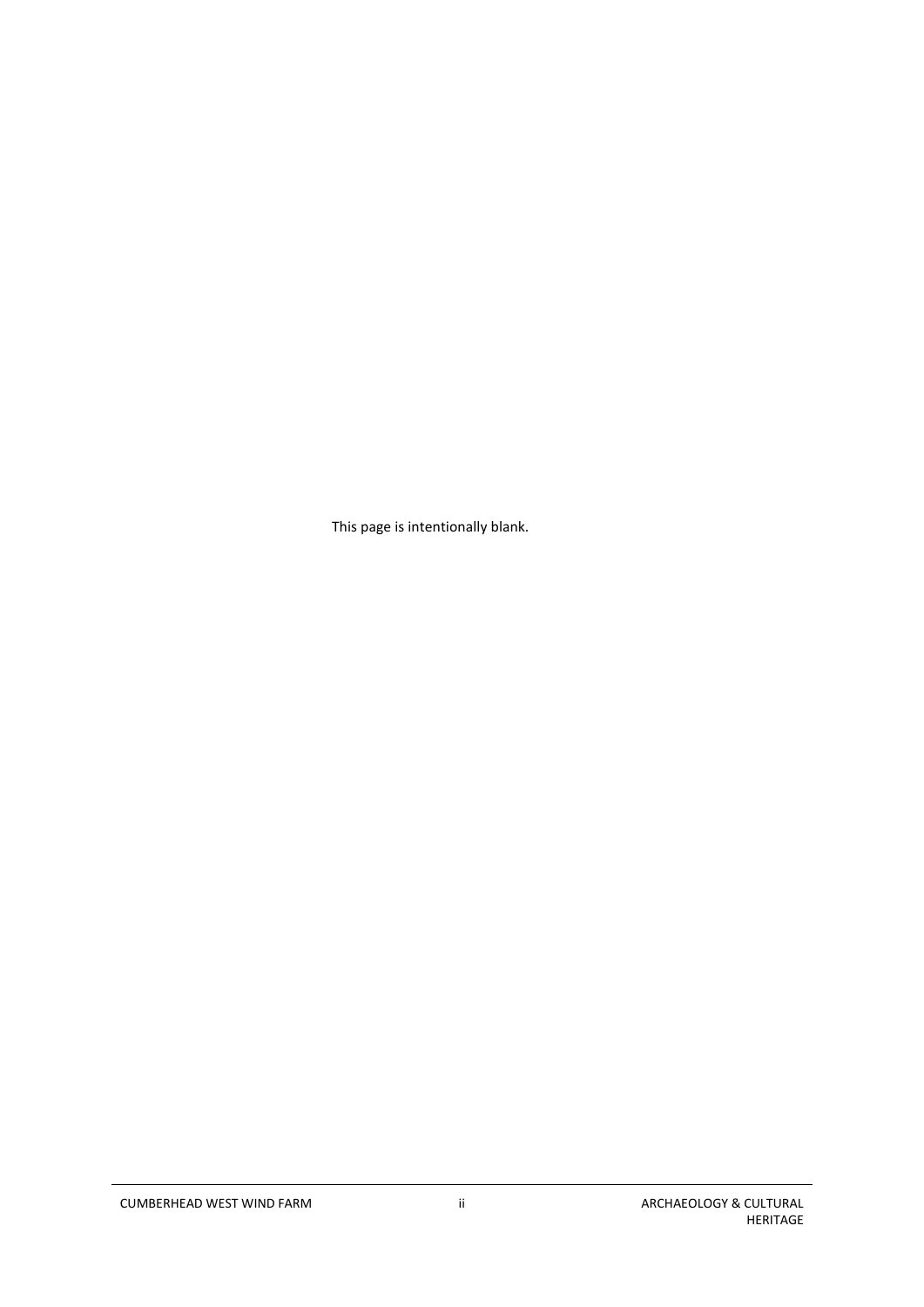# 10 Archaeology & Cultural Heritage

# <span id="page-2-0"></span>10.1 Executive Summary

- 10.1.1 This chapter considers the environmental effects of the Proposed Development on archaeology and cultural heritage (historic environment sites and features, archaeology and built heritage), describing the results of a desk-based assessment undertaken by CFA Archaeology Ltd (CFA). The assessment also takes into account comments provided in Scoping Opinions by Historic Environment Scotland (HES) and South Lanarkshire Council (SLC).
- 10.1.2 The baseline assessment has established that there are 14 cultural heritage assets that lie within the site. These assets have all been avoided by the design of the wind farm layout, and mitigation has been proposed that would address any potential direct effects upon previously unrecorded cultural heritage sites. Taking account of the current land-use and surrounding historic landscape character, the potential for further archaeological discoveries within the site is assessed as being low.
- 10.1.3 The assessment has considered the effect of the Proposed Development on the settings of designated heritage assets in the wider landscape following the approach approved by HES. The effects on the settings of heritage assets are assessed as being not significant in EIA terms.
- 10.1.4 The cumulative effect resulting from the addition of the Proposed Development to the emerging baseline of operational, consented and in planning applications is assessed as being not significant.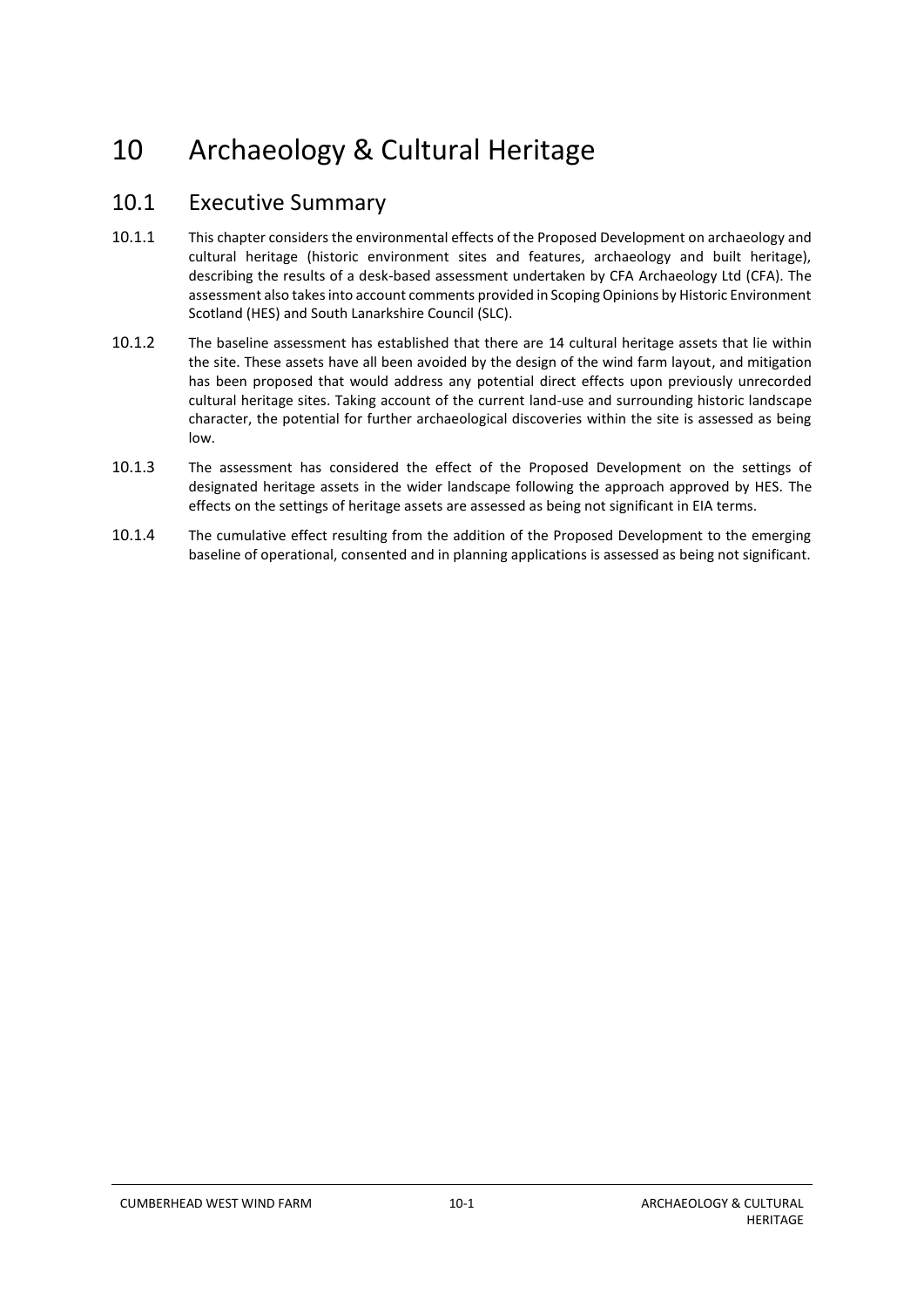# <span id="page-3-0"></span>10.2 Introduction

- 10.2.1 This chapter considers the environmental effects of the Proposed Development on archaeology and cultural heritage (historic environment sites and features, archaeology and built heritage); hereafter referred to as 'heritage assets'. The chapter details the results of a desk-based assessment by CFA Archaeology Ltd (CFA), and draws on comments provided by Historic Environment Scotland (HES) and the South Lanarkshire Council (SLC) in Scoping Opinions.
- 10.2.2 The specific objectives of the study were to:
	- Identify the cultural heritage baseline within and in the vicinity of the site.
	- Assess the site in terms of its archaeological potential.
	- Consider the effects of the construction, operation and decommissioning of the Proposed Development on heritage assets, within the context of the relevant legislation and planning guidance.
	- Consider the cumulative effects of the Proposed Development in combination with other existing or proposed developments, upon cultural heritage assets.
- 10.2.3 The assessment evaluates the effects of the Proposed Development on:
	- World Heritage Sites;
	- Scheduled Monuments and other archaeological features;
	- Listed Buildings and other buildings of historic or architectural importance;
	- Conservation Areas;
	- Gardens and Designed Landscapes; and
	- **Historic Battlefields.**
- 10.2.4 It assesses the potential direct effects on assets within the site and the indirect effects of the Proposed Development on the settings of heritage assets in the wider landscape.
- 10.2.5 This Chapter is supported by the following figures and technical appendices:
	- Figure 10.1: Cultural Heritage: Inner Study Area.
	- Figure 10.2: Cultural Heritage: Outer Study Area.
	- Figure 10.3: Cultural Heritage: Cumulative Developments
	- Figures 10.4 to 10.7: Cultural Heritage Visualisations.
	- Technical Appendix 10.1: Heritage Assets within the Inner Study Area.
	- **E** Technical Appendix 10.2: Heritage Assets within Outer Study Area and within 5k m of the Proposed Development.
	- **E** Technical Appendix 10.3: Heritage Assets within Outer Study Area and between 5 km and 10 km of the Proposed Development.
	- Technical Appendix 10.4: Heritage Assets outside the Outer Study Area.
- 10.2.6 Where relevant, cross-reference is also made to Landscape and Visual Impact Assessment (LVIA) viewpoints, where these coincide with the locations of heritage assets in the wider landscape.
- 10.2.7 Figures and technical appendices are referenced in the text where relevant.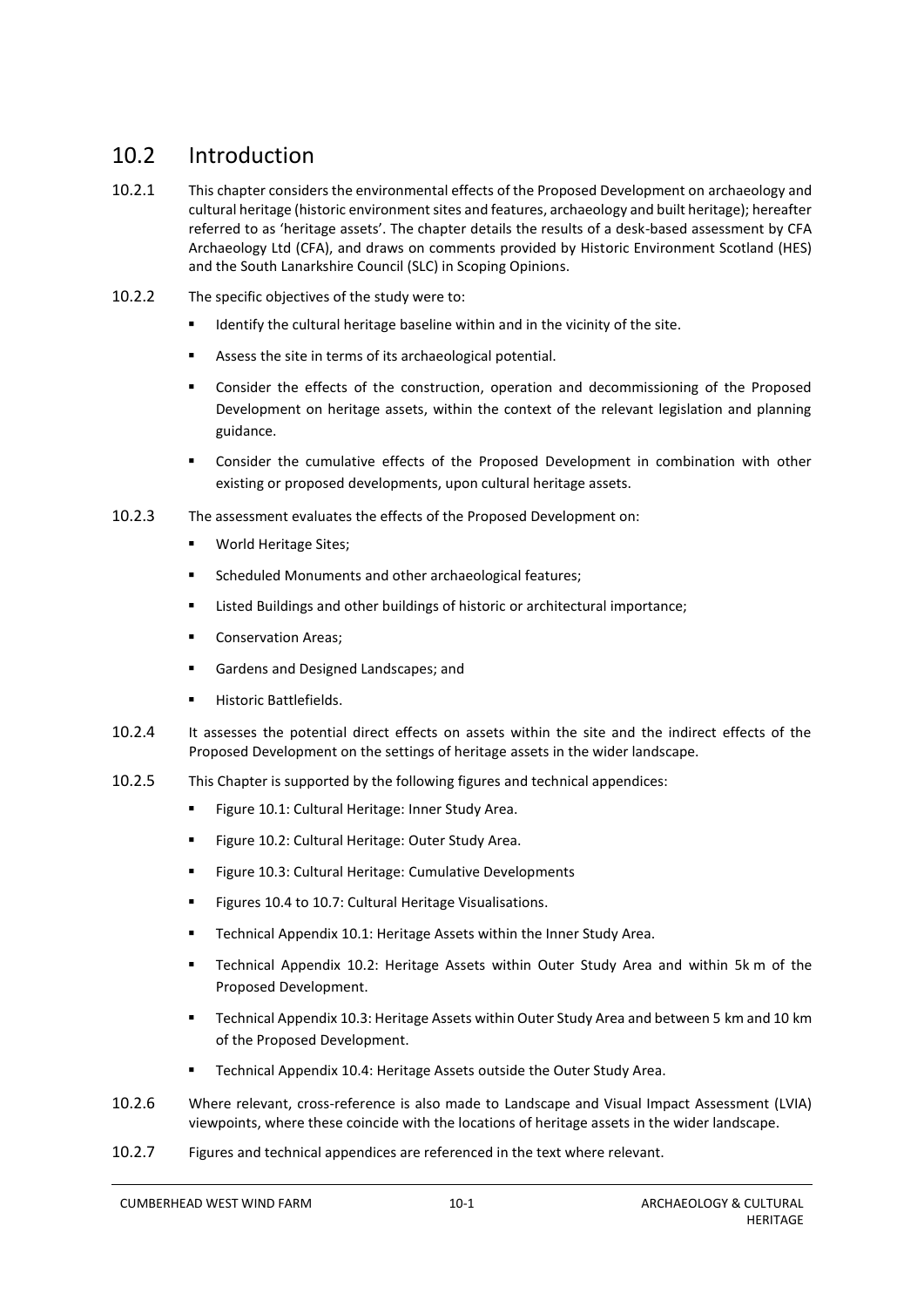# <span id="page-4-0"></span>10.3 Legislation, Policy and Guidelines

## *Legislation*

- 10.3.1 Relevant legislation and guidance documents have been reviewed and taken into account as part of this assessment. Of particular relevance are:
	- The Ancient Monuments and Archaeological Areas Act 1979;
	- Planning (Listed Buildings and Conservation Areas) (Scotland) Act 1997 (as amended by Town and Country Planning (Historic Environment Scotland) Amendment Regulations 2015));
	- The Electricity Act (1989) Schedule 9 (paragraph 3);
	- Town and Country Planning (Development Management Procedure) (Scotland) Regulations 2013; and
	- Electricity Works (Environmental Impact Assessment) (Scotland) Regulations 2017.

# *Planning Policy*

- 10.3.2 National planning policy relevant to archaeology and cultural heritage that has been considered as part of this assessment includes:
	- National Planning Framework for Scotland 3 (NPF3) (Scottish Government, 2014);
	- Scottish Planning Policy (SPP) (Paragraphs 135-151). (Scottish Government, 2014);
	- Historic Environment Policy for Scotland (HEPS) (HES, 2019);
	- Planning Advice Note 1/2013 (PAN 1): Environmental Impact Assessment (Scottish Government, 2013); and
	- Planning Advice Note 2/2011 (PAN 2): Planning and Archaeology (Scottish Government, 2011).
- 10.3.3 Local planning policies relevant to archaeology and cultural heritage that has been considered as part of this assessment include:
	- South Lanarkshire Local Development Plan (2015) (SLLDP) (Policies 15 (Natural and Historic Environment) and 19 (Renewable Energy));
	- **•** SLLDP Supplementary Guidance No 9: Natural and Historic Environment (Chapter 3: Historic Environment);
	- **EXECTE SELLDP Supplementary Guidance No 10: Renewable Energy;**
	- SLLDP2 Policy NHE1 New Lanark World Heritage Site;
	- SLLDP2 Policy NHE2 Archaeological Sites and Monuments;
	- **■** SLLDP2 Policy NHE3 Listed Buildings;
	- SLLDP2 Policy NHE4 Gardens and Designed Landscapes; and
	- **■** SLLDP2 Policy NHE6 Conservation Areas

### *Guidance*

- 10.3.4 Recognisance has been taken of the following best practice guidelines and guidance:
	- Environmental Impact Assessment Handbook (SNH and HES, 2018):
	- Standard and Guidance for Historic Environment Desk-Based Assessment (Chartered Institute for Archaeologists, 2014);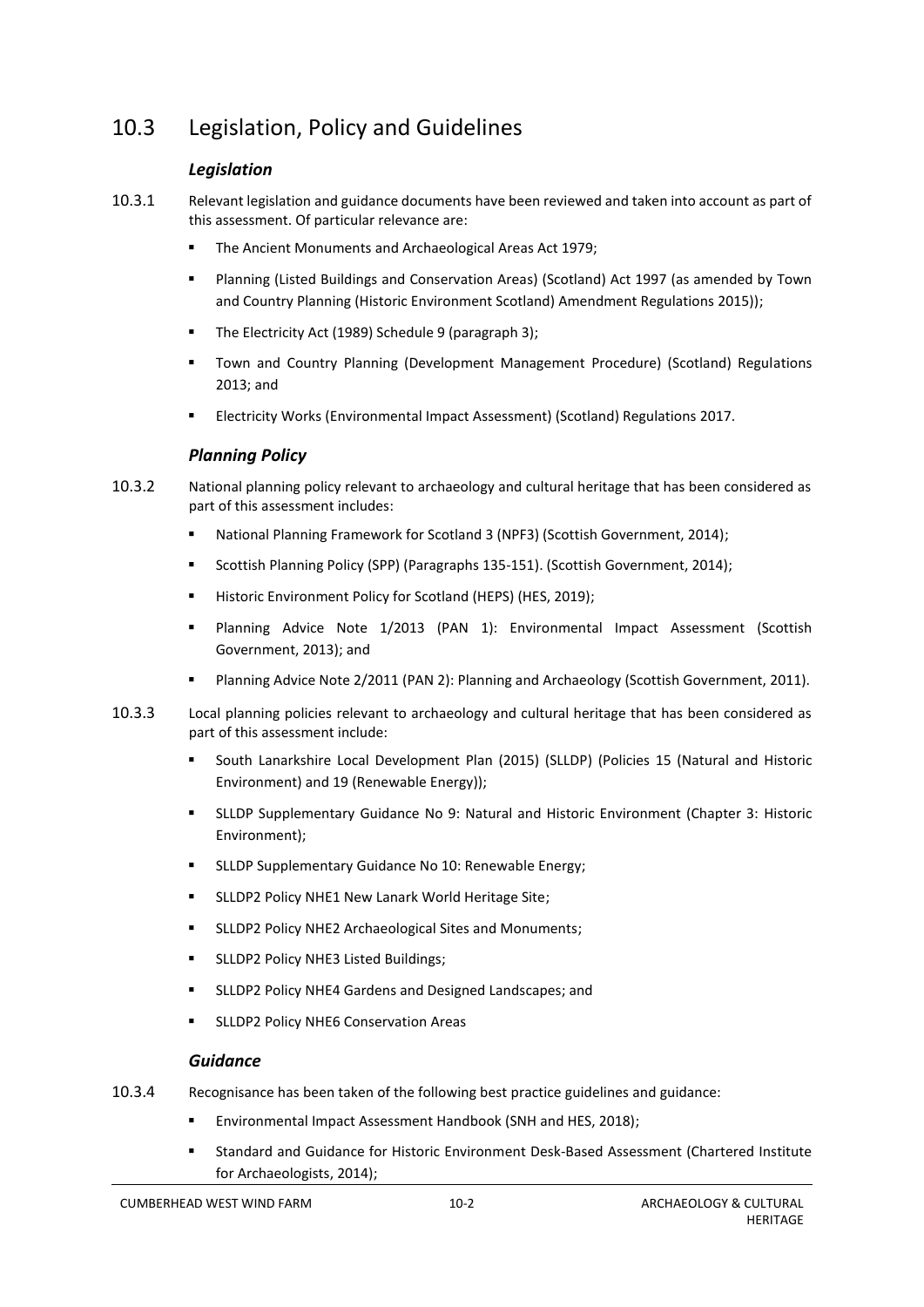- Designation Policy and Selection Guidance (HES, 2019b);
- Managing Change in the Historic Environment: Setting (HES, 2016);
- Historic Environment Scotland Policy Statement 2016 (HESPS); and
- Historic Environment Scotland 2016 'Managing Change in the Historic Environment: Setting'.

# <span id="page-5-0"></span>10.4 Consultation

10.4.1 HES and SLC have provided Scoping Opinions relevant to the cultural heritage assessment in response to the EIA Scoping Report submitted in June 2020, and are summarised in Table 10.1.

| <b>Consultee</b>                           | <b>Consultation Response</b>                                                                                                                                                                                                                                                                                                   | <b>Applicant Action</b>                                                                                                                                                                                                                                                       |
|--------------------------------------------|--------------------------------------------------------------------------------------------------------------------------------------------------------------------------------------------------------------------------------------------------------------------------------------------------------------------------------|-------------------------------------------------------------------------------------------------------------------------------------------------------------------------------------------------------------------------------------------------------------------------------|
| <b>HES Scoping Opinion</b><br>(23/07/2020) | Confirmed that no heritage<br>assets within HES remit are<br>located within the<br>development site boundary.                                                                                                                                                                                                                  | Noted.                                                                                                                                                                                                                                                                        |
|                                            | Advised that the proposals<br>may give rise to setting<br>impacts of a number of<br>heritage assets located in<br>the vicinity of the Proposed<br>Development.                                                                                                                                                                 | Noted.<br>The assessment of effects<br>on setting follows the<br>guidance provided by HES<br>('Managing Change in the<br><b>Historic Environment:</b><br>Setting' (2016)).<br>The assessment is<br>presented in Technical<br>Appendices 10.2 and 10.3<br>and in Section 10.7. |
|                                            | Advised that HES is content<br>with the proposed<br>assessment methodology as<br>set out in the scoping<br>report.                                                                                                                                                                                                             | Noted.<br>The assessment of effects<br>on cultural heritage<br>follows the methodology<br>set out in the Scoping<br>Report.                                                                                                                                                   |
|                                            | Advised that assessment<br>should be made for the<br>potential impacts on the<br><b>Outstanding Universal Value</b><br>(OUV) of the New Lanark<br>World Heritage Site (WHS)<br>and on the setting of the<br>Falls of Clyde Inventory<br>Designed Landscape<br>(GDL358) located outside<br>the Outer Study Area.<br>Recommended | Noted.<br>Follow-up consultation<br>taken with HES (see<br>below).                                                                                                                                                                                                            |

**Table 10.1 – Scoping Consultation Responses**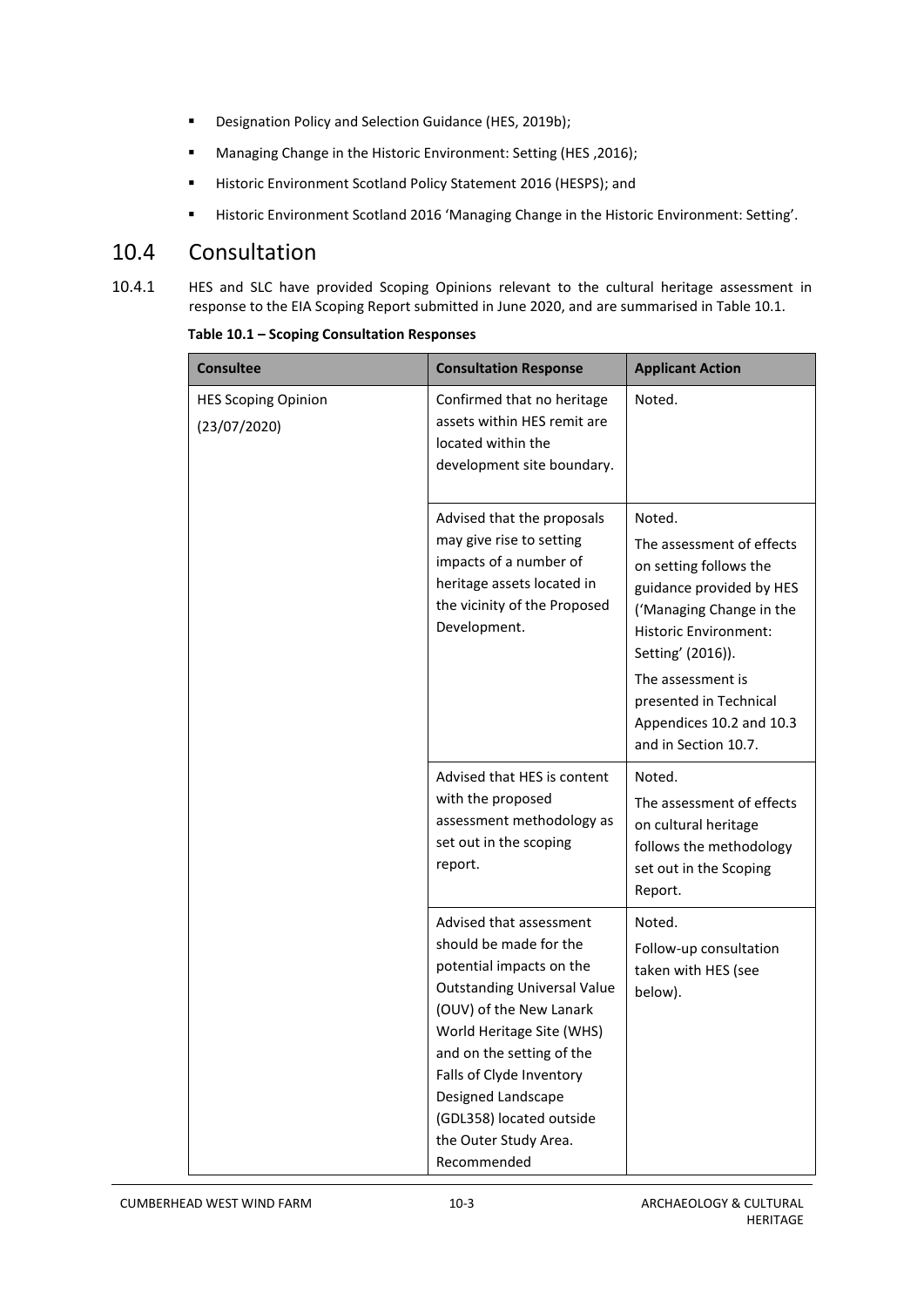| <b>Consultee</b>                                             | <b>Applicant Action</b><br><b>Consultation Response</b>                                                                                                                                                                                                                                                                                                                          |                                                                                                                                                                                                                                           |
|--------------------------------------------------------------|----------------------------------------------------------------------------------------------------------------------------------------------------------------------------------------------------------------------------------------------------------------------------------------------------------------------------------------------------------------------------------|-------------------------------------------------------------------------------------------------------------------------------------------------------------------------------------------------------------------------------------------|
|                                                              | visualisations of views<br>across the WHS from<br>Braxfield Road and from the<br>Corra Linn, Bonnington<br>Pavilion (Category A listed<br>building, LB13065) located<br>within the WHS.                                                                                                                                                                                          |                                                                                                                                                                                                                                           |
|                                                              | Suggested that any<br>cumulative impacts resulting<br>from this development in<br>combination with other<br>existing and proposed wind<br>farm developments within<br>the surrounding area should<br>be carefully considered.                                                                                                                                                    | Noted.<br>Cumulative impacts are<br>addressed in the chapter<br>(Section 10.10).                                                                                                                                                          |
| HES (Post-scoping Consultation<br>response)<br>(03/08/2020). | Confirmed a wireline<br>visualisation from the Corra<br>Linn, Bonnington Pavilion<br>viewpoint demonstrating<br>that there would be no<br>visibility of the proposals is<br>acceptable.<br>Confirmed that the location<br>of the viewpoint on<br>Braxfield Road was<br>acceptable.                                                                                               | Noted.<br>Visualisations provided<br>from the agreed locations<br>in the agreed format.<br>(see Figures 10.6 and 10.7)                                                                                                                    |
| SLC Scoping Opinion (02/09/2020)                             | Confirmed that the assets<br>identified in the Scoping<br>Report are the only ones<br>which are recorded on the<br>HER within the proposed<br>development site.<br>Noted however that others<br>are recorded within close<br>proximity to the site<br>boundary and consideration<br>should be given to these in<br>regard to the wider<br>archaeological context of<br>the site. | Noted.<br>The Inner Study Area has<br>included a buffer of 1 km<br>around the Proposed<br>Development site to<br>include nearby heritage<br>assets within the baseline<br>and informing the<br>assessment of<br>archaeological potential. |
|                                                              | Advised that consideration<br>should be given to the<br>potential impact of the<br>proposed turbines on the<br>setting of non-designated                                                                                                                                                                                                                                         | Noted.<br>Due to current Covid-19<br>restrictions it was not<br>possible to obtain a digital<br>dataset of the HER from                                                                                                                   |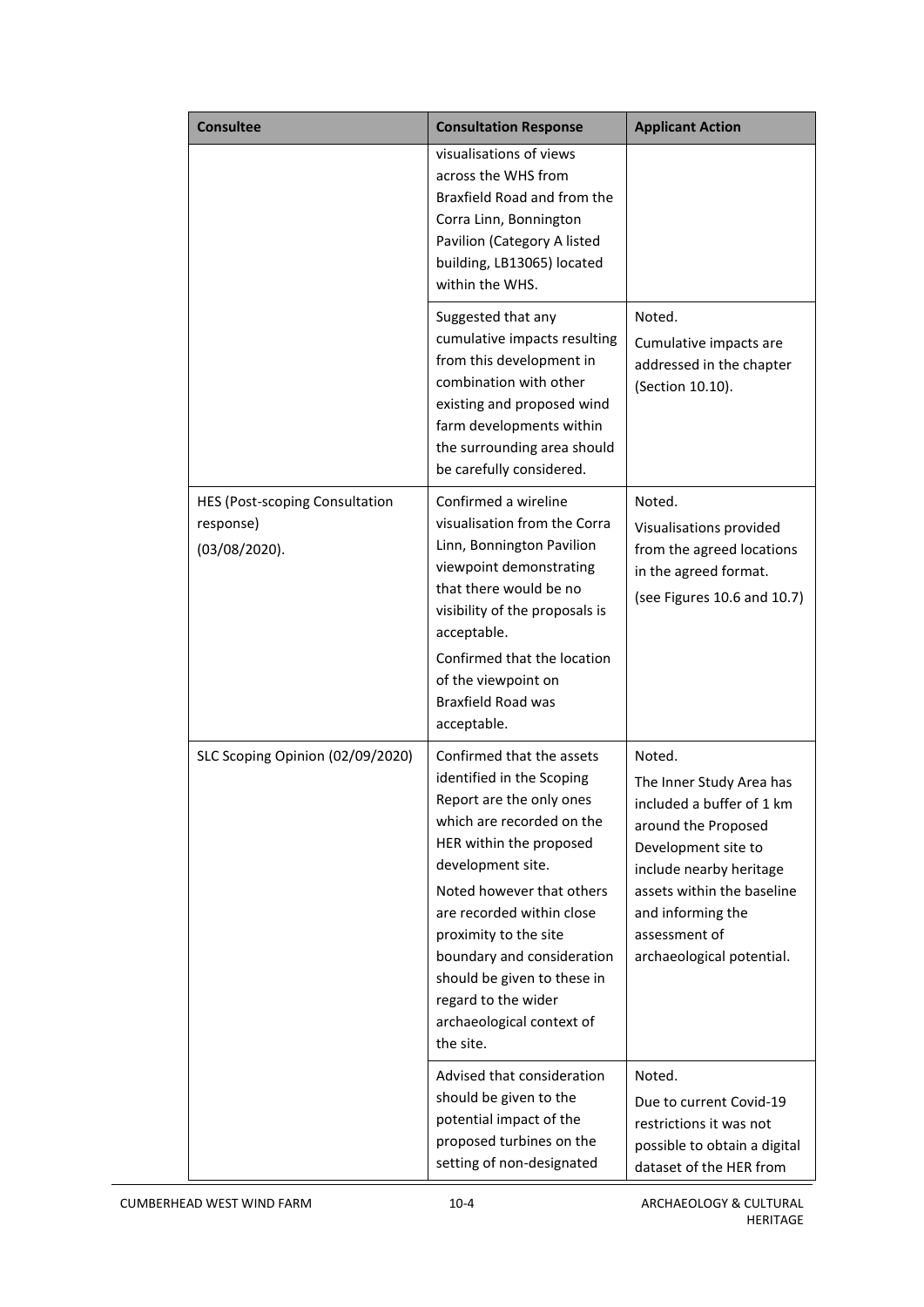| <b>Consultee</b> | <b>Consultation Response</b>                                                                                                                                                                                                                                             | <b>Applicant Action</b>                                                                                                                                                                                                                                  |
|------------------|--------------------------------------------------------------------------------------------------------------------------------------------------------------------------------------------------------------------------------------------------------------------------|----------------------------------------------------------------------------------------------------------------------------------------------------------------------------------------------------------------------------------------------------------|
|                  | assets within the Outer<br>Study Area, including those<br>recorded on the HER in the<br>non-statutory register (NSR)<br>which may be of regional<br>importance.                                                                                                          | WoSAS. An online search<br>of the WoSAS HER was<br>undertaken and it was not<br>possible to identify NSR<br>classification codes for all<br>non-designated heritage<br>assets within the Outer<br>Study Area from that<br>source.                        |
|                  | Advised that the range of<br>sources that will be<br>consulted during the desk-<br>based phase of the<br>assessment process appears<br>to be suitably<br>comprehensive.                                                                                                  | Noted.                                                                                                                                                                                                                                                   |
|                  | Advised that not<br>undertaking a field walkover<br>survey, as identified within<br>the Scoping Report may<br>mean that there is no<br>opportunity to identify<br>previously unrecorded but<br>visible features which may<br>be impacted by the<br>Proposed Development. | Noted.<br>Further site survey is<br>considered within the<br>mitigation measures<br>outlined in Section 10.8.                                                                                                                                            |
|                  | Advised that consideration<br>should be given to the use<br>of LiDAR data to identify any<br>potential archaeological<br>remains within the Inner<br>Study Area.                                                                                                         | Noted.<br>LIDAR data sets were<br>reviewed via the Scottish<br>Government website. Only<br>very limited coverage was<br>available (on the north-<br>eastern edge of the<br>Proposed Development<br>site) and no archaeological<br>features were evident. |
|                  | Advised that the Council<br>does not agree with the<br>conclusion of the Scoping<br>Report that there is<br>considered to be a low<br>potential for any significant<br>direct effect on cultural<br>heritage assets to arise from<br>construction work as there          | Noted.<br>Archaeological potential<br>and potential effects are<br>considered in Sections 10.6<br>and 10.7.                                                                                                                                              |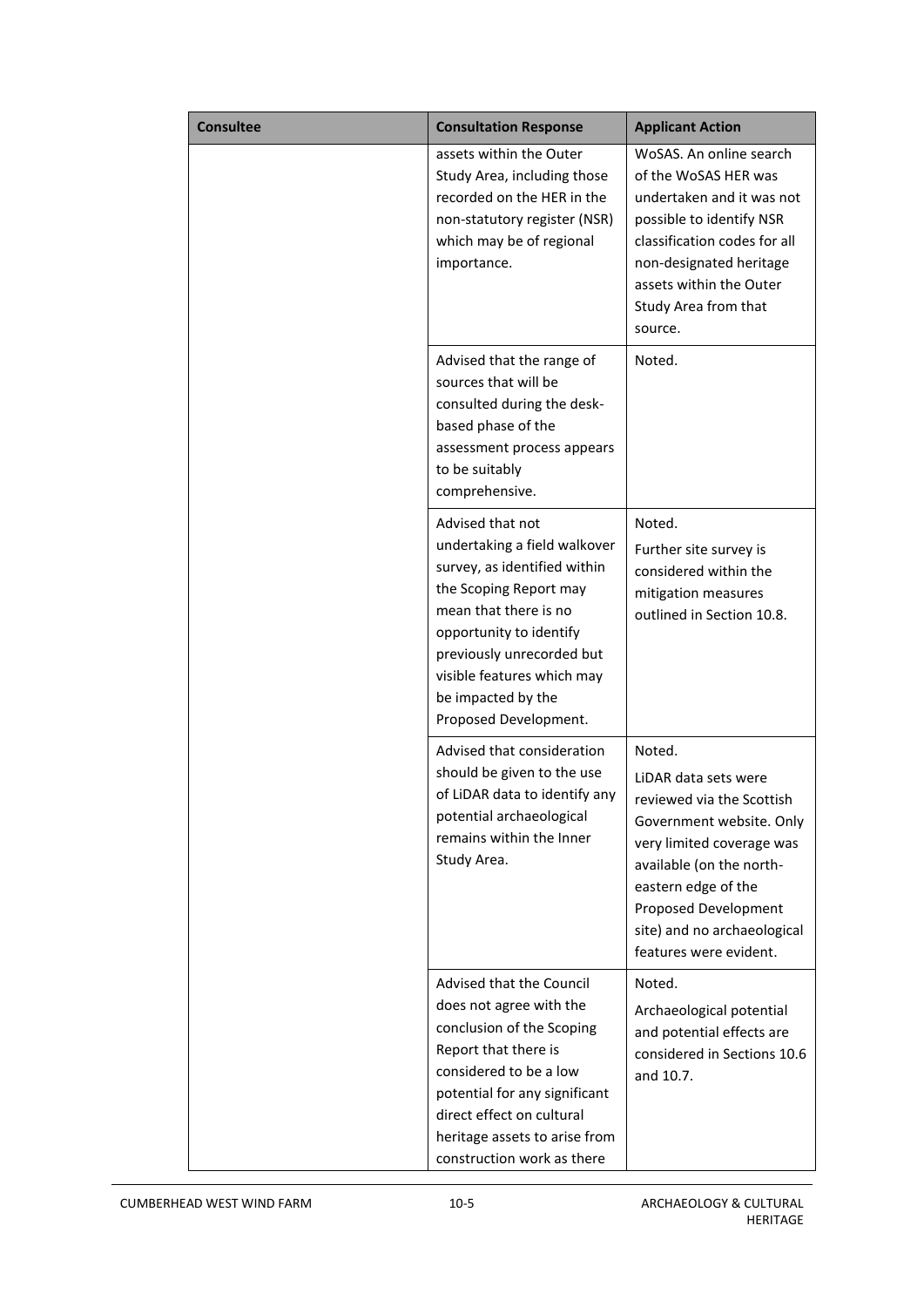| <b>Consultee</b> | <b>Consultation Response</b>                                                                                                                                                   | <b>Applicant Action</b>                                                                                           |
|------------------|--------------------------------------------------------------------------------------------------------------------------------------------------------------------------------|-------------------------------------------------------------------------------------------------------------------|
|                  | may be further<br>archaeological remains<br>within the site that are<br>currently unrecorded.                                                                                  |                                                                                                                   |
|                  | Advised that the Council<br>agrees with the potential<br>mitigation measures<br>outlined within the Scoping<br>Report but reiterates the<br>need for some site survey<br>work. | Noted.<br>Requirements for site<br>survey is addressed in the<br>mitigation measures<br>outlined in Section 10.8. |

# <span id="page-8-0"></span>10.5 Assessment Methodology and Significance Criteria

# *Study Area*

- 10.5.1 Following the approach agreed through Scoping, the archaeology and cultural heritage assessment has adopted the following defined study areas:
	- The Inner Study Area (refer to Figure 10.1): the main body of the Proposed Development site (excluding existing access road, see section 10.5.2 below), defined by the site red line boundary, within which turbines and associated infrastructure are proposed, extended by 1 km, forms the study area for the identification of heritage assets that could receive direct effects arising from the construction of the Proposed Development and informing the archaeological potential of the site.
	- The Outer Study Area (refer to Figure 10.2): a wider study area extending 10 km from the outermost proposed turbine locations is used for the identification of cultural heritage assets whose settings may be affected by the Proposed Development (including cumulative effects). Views towards any assets identified as having settings sensitive to change have been considered, even where no visibility is predicted from the asset. The wider ZTV was also assessed to identify any designated assets beyond 10 km that have settings that may be especially sensitive to the Proposed Development. From this, Black Hill fort and cairn (SM 2882) was identified as having a setting where wide ranging views are an important aspect of its setting and it is included in the assessment.
- 10.5.2 The assessment excludes the length of access track which would be taken from the public road, using existing access track through Cumberhead Forest, because the access would make use of existing tracks. The exception to this is a short stretch of track which would be created for the Proposed Development if the proposed Douglas West Extension Wind Farm is not built in advance. This 1.38 km section of new track has been assessed separately in Appendix 3.3 of the EIA Report.
- 10.5.3 Following the Scoping Opinion request from HES (23/07/2020), the following cultural heritage assets, which fall outside of the Outer Study Area, are included in the assessment at the specific request of HES; they are also shown on Figure 10.2 and 10.3:
	- New Lanark World Heritage Site; and
	- The Falls of Clyde Inventory Garden and Designed Landscape (GDL358).

### *Desk Study*

10.5.4 The following information sources were consulted as part of the desk-based assessment: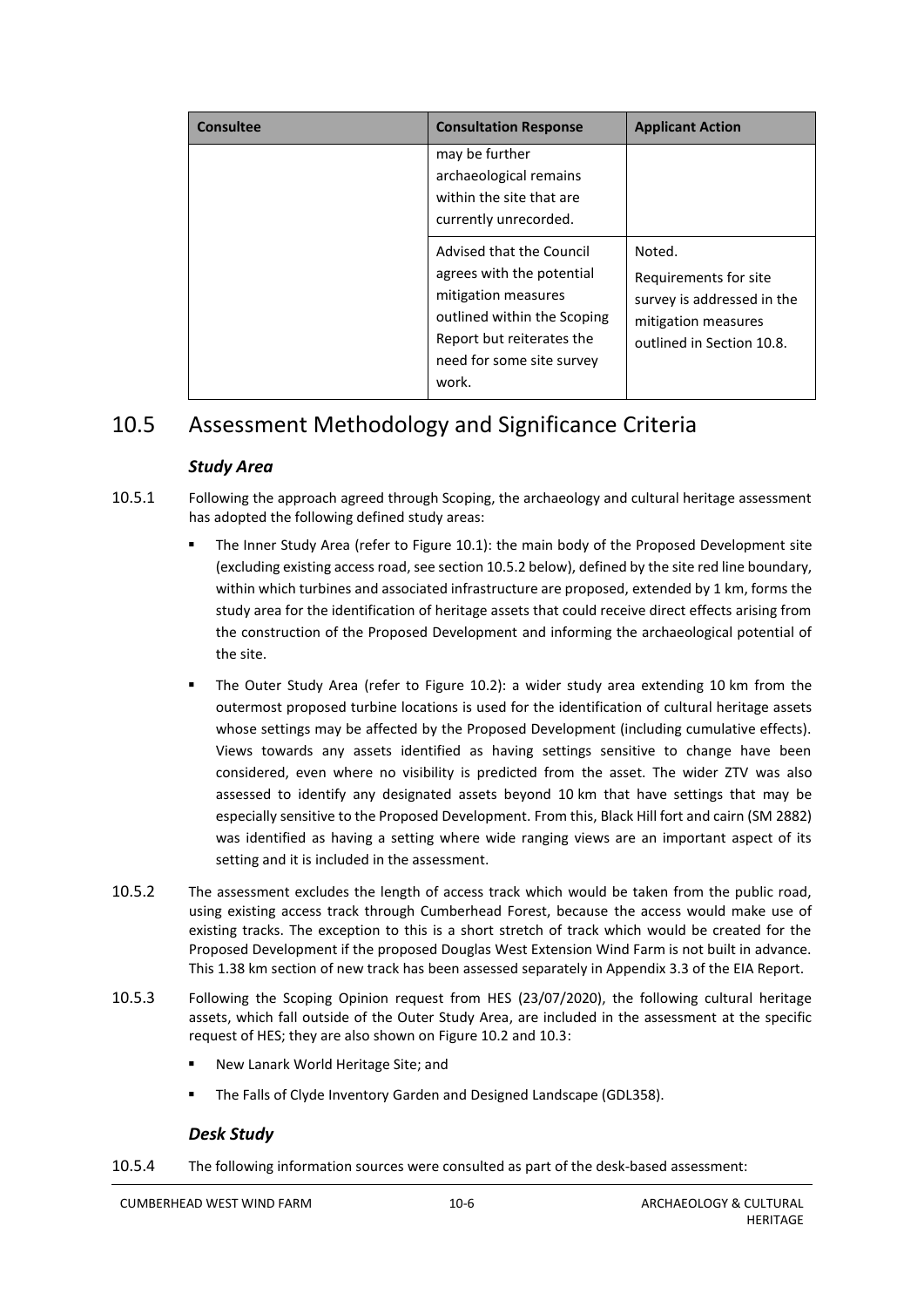- Historic Environment Scotland Spatial Data Warehouse (HES 2020a): provided up-to-date data on the locations and extents of Scheduled Monuments, Listed Buildings, Conservation Areas, Inventory status Garden and Designed Landscapes and Inventory status Historic Battlefields.
- WoSAS Historic Environment Record (HER): the online database was accessed to obtain HER data for an area encompassing the Proposed Development site, in order to inform the assessment of the archaeological potential of the site.
- The National Record for the Historic Environment (NRHE; Canmore) (HES 2020b): for any information additional to that contained in the HER.
- **■** Relevant bibliographic references were consulted to provide background and historic information.
- Map Library of the National Library of Scotland: for Ordnance Survey maps and other historical map resources.
- **EXECT:** Historic Land-Use Assessment Data for Scotland (HLAMap) (HES 2020c): for information on the historic land use character of the Site and the surrounding area.
- Scottish Government (2020): LiDAR data at 1 m resolution was downloaded from the Scottish Remote Sensing Portal and examined to identify potential features of archaeological interest.

### *Field Surveys*

- 10.5.5 No walk-over field survey of the site has been carried out.
- 10.5.6 The Proposed Development lies entirely within commercial forestry plantation and the proposed access routes will primarily utilise existing coal and timber haul roads: although some limited new stretches of access tracks will be constructed. The only heritage assets identified by the desk-based study lie within areas occupied by commercial forestry, or within watercourse buffers, or lie at locations well away from any proposed new infrastructure.
- 10.5.7 Site visits to heritage assets in the Outer Study Area were undertaken to assess, with the aid of wireline visualisations, the predicted impact of the Proposed Development on their settings. Site visits includes any assets specifically identified by consultees as requiring assessment and those identified through analysis of the blade tip height ZTV where it is considered, on the basis of professional judgement, that the impact on their settings could be significant.

### *Assessment of Potential Effect Significance*

- 10.5.8 The effects of the Proposed Development on heritage assets have been assessed based on their type (direct effects, impacts on setting and cumulative impacts) and nature (adverse or beneficial). The assessment takes into account the relative value/sensitivity of the heritage asset, and its setting, and the magnitude of the predicted impact.
	- Adverse effects are those that detract from or reduce cultural significance or special interest of heritage assets.
	- **EXECTE EXECTE AT A BET EXECTE FIGHTER IS EXECTED FOR THE CONTENT** SERIFFECTED FIGNORFIES OF BETHIFICANCE OF special interest of heritage assets.

### **Assigning Sensitivity to Heritage Assets**

10.5.9 Cultural heritage assets are given weight through the designation process. Designation ensures that sites and places are recognised by law through the planning system and other regulatory processes. The level of protection and how a site or place is managed varies depending on the type of designation and its laws and policies (HES, 2019). Table 10.2 summarises the relative sensitivity of key heritage assets relevant to the Proposed Development.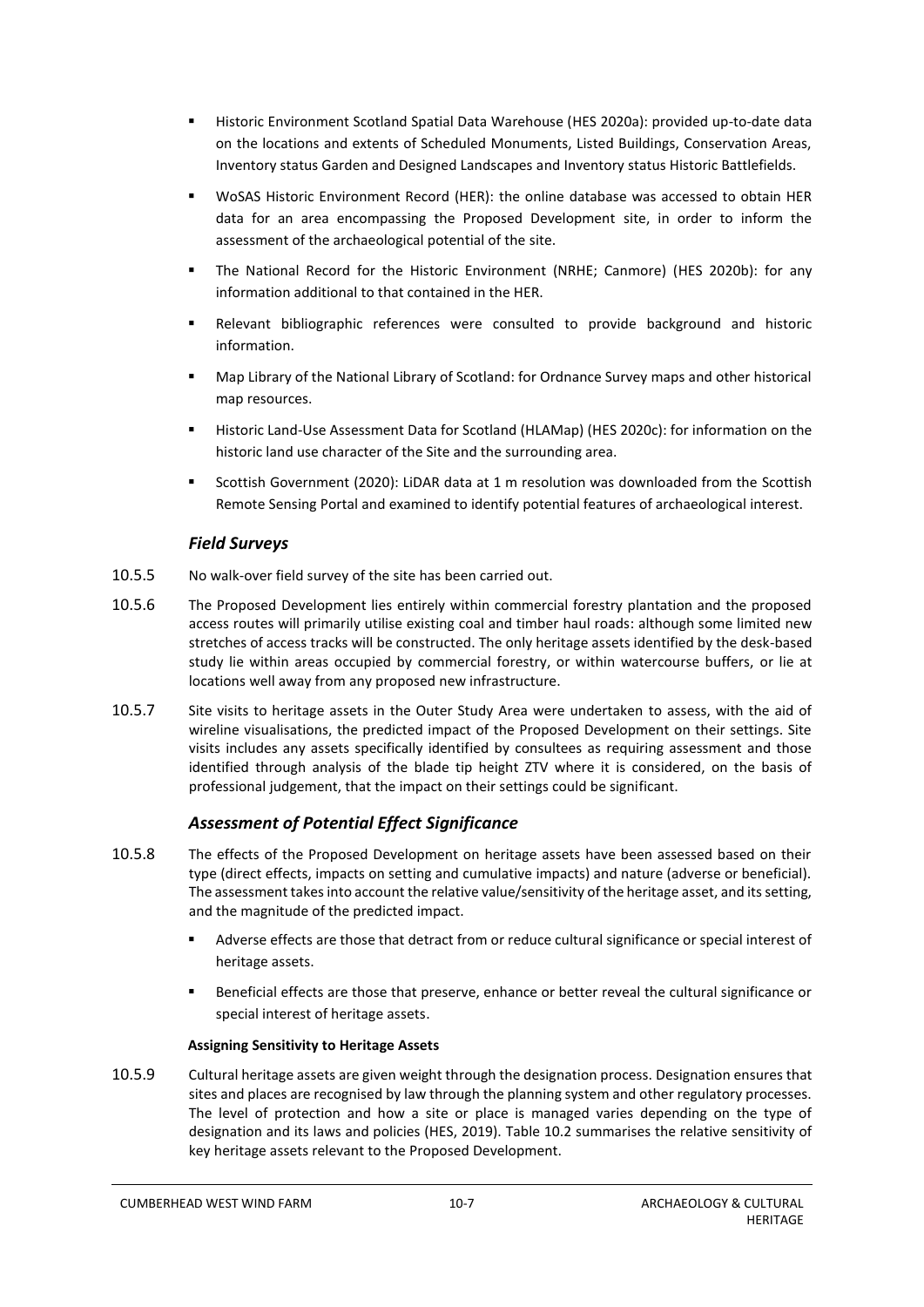| <b>Sensitivity of Asset</b> | <b>Definition/Criteria</b>                                                                                                                                               |
|-----------------------------|--------------------------------------------------------------------------------------------------------------------------------------------------------------------------|
| Very High                   | Assets valued at an international level including:                                                                                                                       |
|                             | ٠<br>World Heritage Sites                                                                                                                                                |
| High                        | Assets valued at national level, including:                                                                                                                              |
|                             | <b>Scheduled Monuments;</b><br>٠                                                                                                                                         |
|                             | ٠<br>Category A Listed Buildings;                                                                                                                                        |
|                             | Inventory Gardens and Designed Landscapes;<br>٠                                                                                                                          |
|                             | Inventory Historic Battlefields; and<br>٠                                                                                                                                |
|                             | Non-designated assets that meet the relevant criteria<br>٠<br>for designation (including heritage assets in the HER<br>with non-statutory register (NSR) codes C and V). |
| Medium                      | Assets valued at a regional level, including:                                                                                                                            |
|                             | Archaeological sites and areas that have regional value<br>٠<br>(contributing to the aims of regional research<br>frameworks);                                           |
|                             | Category B Listed Buildings; and<br>٠                                                                                                                                    |
|                             | <b>Conservation Areas.</b><br>٠                                                                                                                                          |
| Low                         | Assets valued at a local level, including:                                                                                                                               |
|                             | Archaeological sites that have local heritage value;                                                                                                                     |
|                             | Category C listed buildings; and<br>٠                                                                                                                                    |
|                             | Unlisted historic buildings and townscapes with local<br>٠<br>(vernacular) characteristics.                                                                              |
| Negligible                  | Assets of little or no intrinsic heritage value, including:                                                                                                              |
|                             | Artefact find-spots (where the artefacts are no longer<br>in situ and where their provenance is uncertain); and                                                          |
|                             | Poorly preserved examples of particular types of minor<br>historic landscape features (e.g. quarries and gravel<br>pits, dilapidated sheepfolds, etc).                   |

### **Table 10.2 – Sensitivity of Heritage Asset**

### **Assessing Magnitude of Impact**

10.5.10 The magnitude of impact (adverse or beneficial) has been assessed in the categories, high, medium, low and negligible as described in Table 10.3.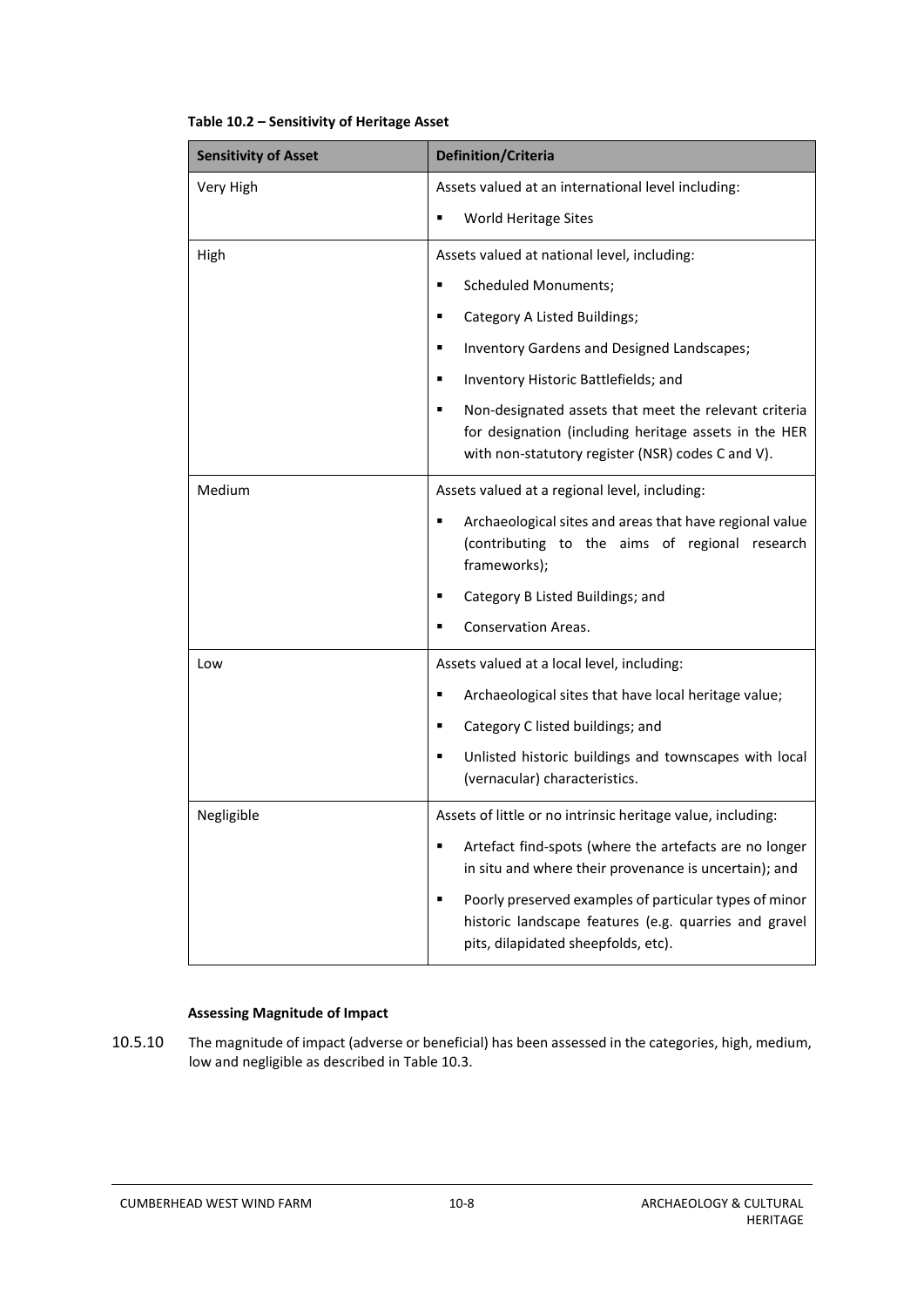| <b>Magnitude of</b> | Definition/Criteria                                                                                                                                                                                                                                                                                |                                                                                                                                                                                                                                                                                                              |  |  |  |
|---------------------|----------------------------------------------------------------------------------------------------------------------------------------------------------------------------------------------------------------------------------------------------------------------------------------------------|--------------------------------------------------------------------------------------------------------------------------------------------------------------------------------------------------------------------------------------------------------------------------------------------------------------|--|--|--|
| Impact              | <b>Adverse</b>                                                                                                                                                                                                                                                                                     | <b>Beneficial</b>                                                                                                                                                                                                                                                                                            |  |  |  |
| High                | Changes to the fabric or setting of a<br>heritage asset resulting in the<br>complete or near-complete loss of<br>the asset's cultural significance.<br>Changes that substantially detract<br>from how a heritage asset is<br>understood, appreciated and<br>experienced.                           | Preservation of a heritage asset in<br>situ where it would otherwise be<br>completely or almost completely lost.<br>Changes that appreciably enhance<br>the cultural significance of a heritage<br>asset and how it is understood,<br>appreciated and experienced.                                           |  |  |  |
| Medium              | Changes to those elements of the<br>fabric or setting of a heritage asset<br>that contributes to its cultural<br>significance such that this quality is<br>appreciably altered.<br>Changes that appreciably detract<br>from how a heritage asset is<br>understood, appreciated and<br>experienced. | Changes to important elements of a<br>heritage asset's fabric or setting,<br>resulting in its cultural significance<br>being preserved (where this would<br>otherwise be lost) or restored.<br>Changes that improve the way in<br>which the heritage asset is<br>understood, appreciated and<br>experienced. |  |  |  |
| Low                 | Changes to those elements of the<br>fabric or setting of a heritage asset<br>that contribute to its cultural<br>significance such that this quality is<br>slightly altered.<br>Changes that slightly detract from<br>how a heritage asset is understood,<br>appreciated and experienced.           | Changes that result in elements of a<br>heritage asset's fabric or setting<br>detracting from its cultural<br>significance being removed.<br>Changes that result in a slight<br>improvement in the way a heritage<br>asset is understood, appreciated and<br>experienced.                                    |  |  |  |
| Negligible          | Changes to fabric or setting of a heritage asset that leave its cultural<br>significance unchanged and do not affect how it is understood, appreciated<br>and experienced.                                                                                                                         |                                                                                                                                                                                                                                                                                                              |  |  |  |

### **Table 10.3 – Magnitude of Impact**

#### **Assessment of Effects on Setting**

10.5.11 Historic Environment Scotland's guidance document, 'Managing Change in the Historic Environment: Setting' (HES 2016), notes that:

> *"Setting can be important to the way in which historic structures or places are understood, appreciated and experienced. It can often be integral to a historic asset's cultural significance."*

> *"Setting often extends beyond the property boundary or 'curtilage' of an individual historic asset into a broader landscape context".*

10.5.12 The guidance also advises that:

*"If proposed development is likely to affect the setting of a key historic asset, an objective written assessment should be prepared by the applicant to inform the decision-making process. The*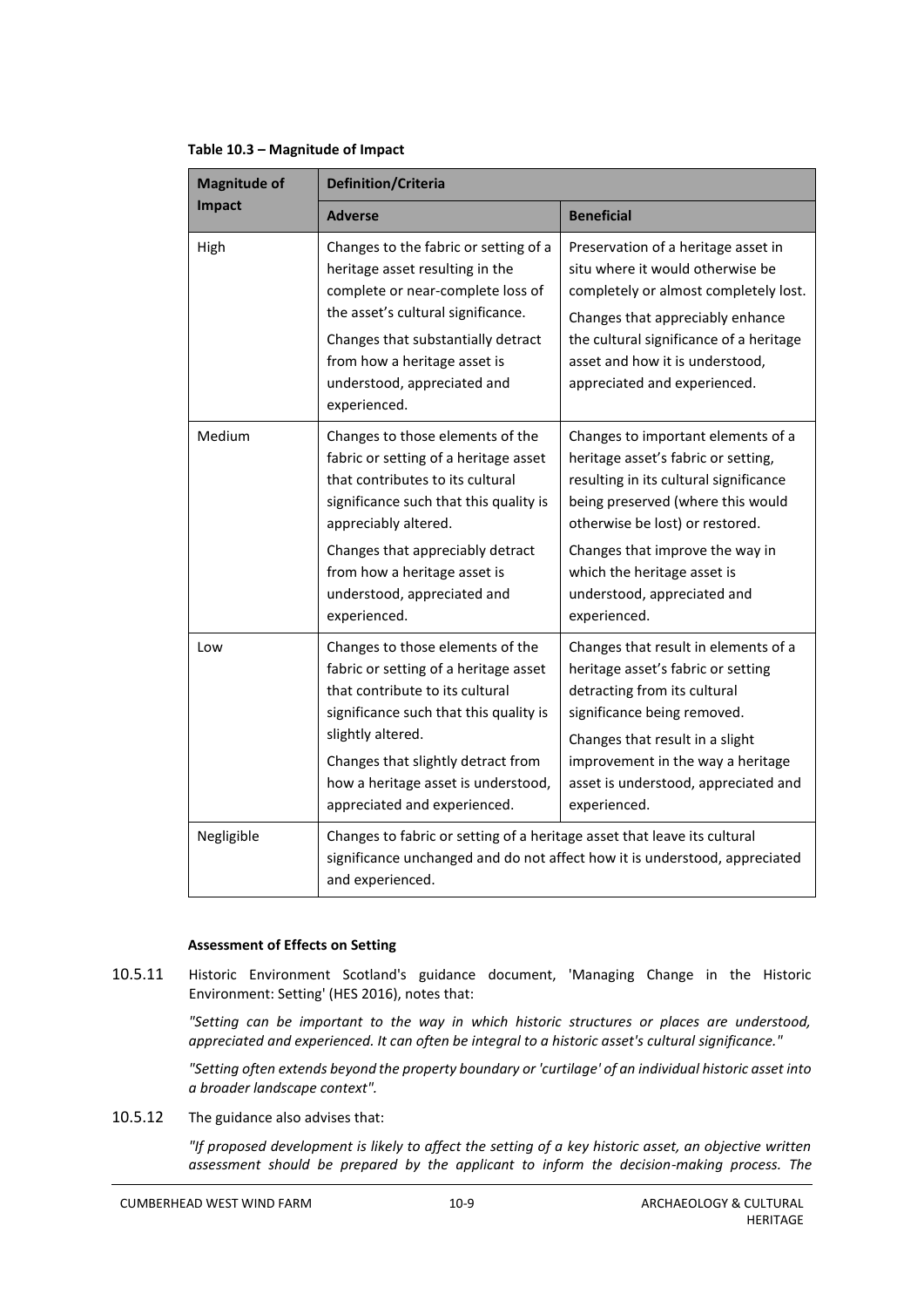*conclusions should take into account the significance of the asset and its setting and attempt to quantify the extent of any impact. The methodology and level of information should be tailored to the circumstances of each case".*

- 10.5.13 The guidance recommends that there are three stages in assessing the impact of a development on the setting of a historic asset or place:
	- Stage 1: identify the historic assets that might be affected by the Proposed Development.
	- Stage 2: define and analyse the setting by establishing how the surroundings contribute to the ways in which the historic asset or place is understood, appreciated and experienced.
	- Stage 3: evaluate the potential impact of the proposed changes on the setting, and the extent to which any negative impacts can be mitigated.
- 10.5.14 The turbine blade tip and hub height ZTVs for the Proposed Development have been used to identify those heritage assets from which there would be theoretical visibility of one or more of the proposed wind turbines and the degree of potential visibility. Consideration was also given to designated heritage assets where there is no predicted visibility from the asset but where views of or across the asset are important factors contributing to its cultural significance. In such cases, consideration was given to whether the Proposed Development could appear in the background to those views.
- 10.5.15 World Heritage Sites, Scheduled Monuments, nationally important heritage assets (as designated in the HER), Category A and B Listed Buildings, Conservation Areas, Inventory status Gardens and Designed Landscapes and Inventory status Historic Battlefields, where present within the blade tip height ZTV are included in the assessment. These assets are included in the tabulated assessments in Appendices 10.2 and 10.3 and they are shown on Figures 10.2 and 10.3.
- 10.5.16 Category C Listed buildings, which are of local value (low sensitivity) and generally have localised settings, that lie within the blade tip height ZTV and within 5 km of the outermost turbines have been included in the assessment.
- 10.5.17 Through consultation with HES it was agreed that an assessment be carried out of the effect of the Proposed Development on the settings of New Lanark World Heritage Site (WHS), and the effect on its Outstanding Universal Value, and on Falls of Clyde Inventory Garden and Designed Landscape (GDL). Both assets lie more than 10 km from the Proposed Development. They are included in the tabulated assessments in Appendix 10.4 and they are shown on Figures 10.2 and 10.3. Visualisations (Figure 10.6 and 10.7) are provided showing the visual impact on these assets.
- 10.5.18 Where it has been determined that the setting of an asset is such that there is no potential for it to be affected by the presence of the Proposed Development (including all assets of negligible sensitivity and Category C Listed Buildings more than 5 km from the Proposed Development), the asset has not been considered further. For the remaining assets, the magnitude of impact on the setting was assessed according to the thresholds in set out in Table 10.3.

### **Criteria for Assessing the Significance of Effects**

10.5.19 The sensitivity of the asset (Table 10.2) and the magnitude of the predicted impact (Table 10.3) have been used to assess the potential significance of the resultant effect. Table 10.4 summarises the criteria for assigning significance of effect. Where two outcomes are possible through application of the matrix, professional judgement supported by reasoned justification, has been employed to determine the level of significance.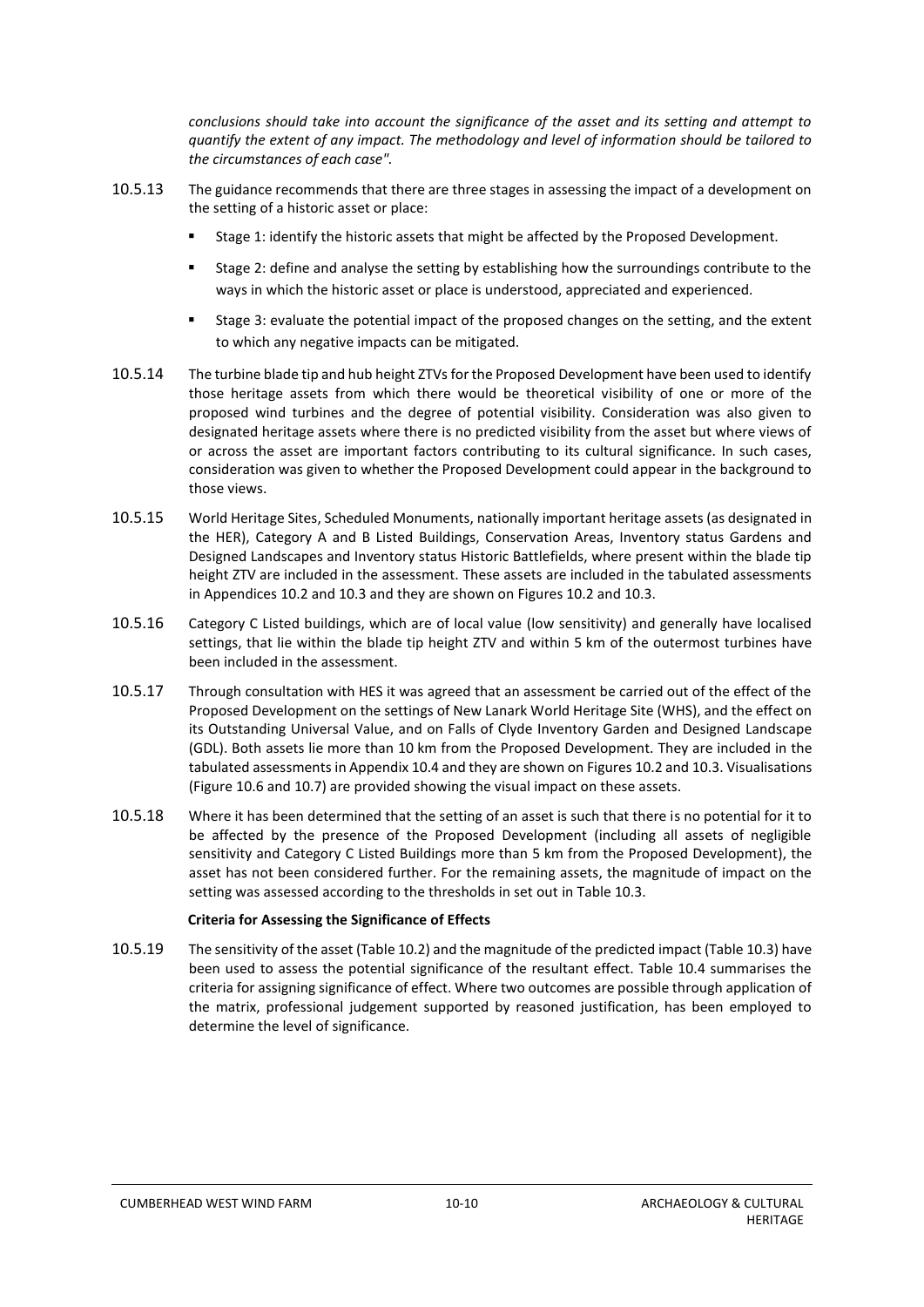### **Table 10.4 – Significance Criteria**

| <b>Magnitude</b>  | <b>Sensitivity of Asset</b> |                  |                  |                   |  |  |
|-------------------|-----------------------------|------------------|------------------|-------------------|--|--|
| of Change         | <b>High</b>                 | <b>Medium</b>    | Low              | <b>Negligible</b> |  |  |
| <b>Very High</b>  | Major                       | Major/Moderate   | Moderate/Minor   | Minor             |  |  |
| High              | Major                       | Major/Moderate   | Moderate/Minor   |                   |  |  |
| <b>Medium</b>     | Major/Moderate              | Moderate         | Minor            | Minor/Negligible  |  |  |
| Low               | Moderate/Minor              | Minor            | Minor/Negligible | Minor/Negligible  |  |  |
| <b>Negligible</b> | Minor                       | Minor/Negligible | Minor/Negligible | Negligible        |  |  |

10.5.20 Major and moderate effects are considered to be 'significant' in the context of Electricity Works (Environmental Impact Assessment) (Scotland) Regulations 2017 (EIA Regulations). Minor and negligible effects are considered to be 'not significant'

### **Cumulative Assessment**

- 10.5.21 The assessment of cumulative effects on heritage assets is based upon consideration of the effects of the Proposed Development on the settings of assets with statutory designations and nonstatutory designations, in addition to the likely effects of other operational, under construction, consented and proposed (at the application stage) developments. For this assessment, operational and consented developments, including those under construction, are taken to form part of the baseline against which the effect of the Proposed Development is assessed. Other proposed developments that have validated planning applications are considered to form part of the potential cumulative baseline. Proposed developments that are at the scoping stage are excluded from the assessment as there is insufficient information on the proposed scale and size or configuration to reliably assess the potential cumulative impact, and uncertainty over whether they will be progressed to a formal application.
- 10.5.22 The assessment takes into account the relative scale (i.e. size and number of turbines) of the identified developments, their distance from the affected assets, and the potential degree of visibility of the various developments from the assets under consideration.

### *Requirements for Mitigation*

- 10.5.23 Planning Advice Note 1/2013: Environmental Impact Assessment (PAN1/2013) describes mitigation as a hierarchy of measures: prevention, reduction, compensatory (offset) measures. Prevention and reduction measures can be achieved through design, whilst compensatory measures can offset impacts that have not been prevented or reduced through design.
- 10.5.24 The emphasis in Planning Advice Note (PAN) 2/2011: Planning and Archaeology (PAN2) is for the preservation of important remains in situ where practicable and by record where preservation is not possible. The mitigation measures presented below (paragraph[s 10.8.1](#page-21-1) t[o 10.8.5\)](#page-21-2) therefore take into account this planning guidance and provide various options for protection or recording and ensuring that, where practical, surviving assets are preserved intact to retain the present historic elements of the landscape.
- 10.5.25 Historic Environment Policy for Scotland 2019 (HEPS) also contains policies (notably HEP2 and HEP4) that are relevant for conservation and preservation of the historic environment. HEP2 requires that decisions affecting the historic environment should ensure that its understanding and enjoyment as well as its benefits are secured for present and future generations. HEP4 requires that changes to specific assets and their context should be managed in a way that protects the historic environment. Opportunities for enhancement should be identified where appropriate. If detrimental impact on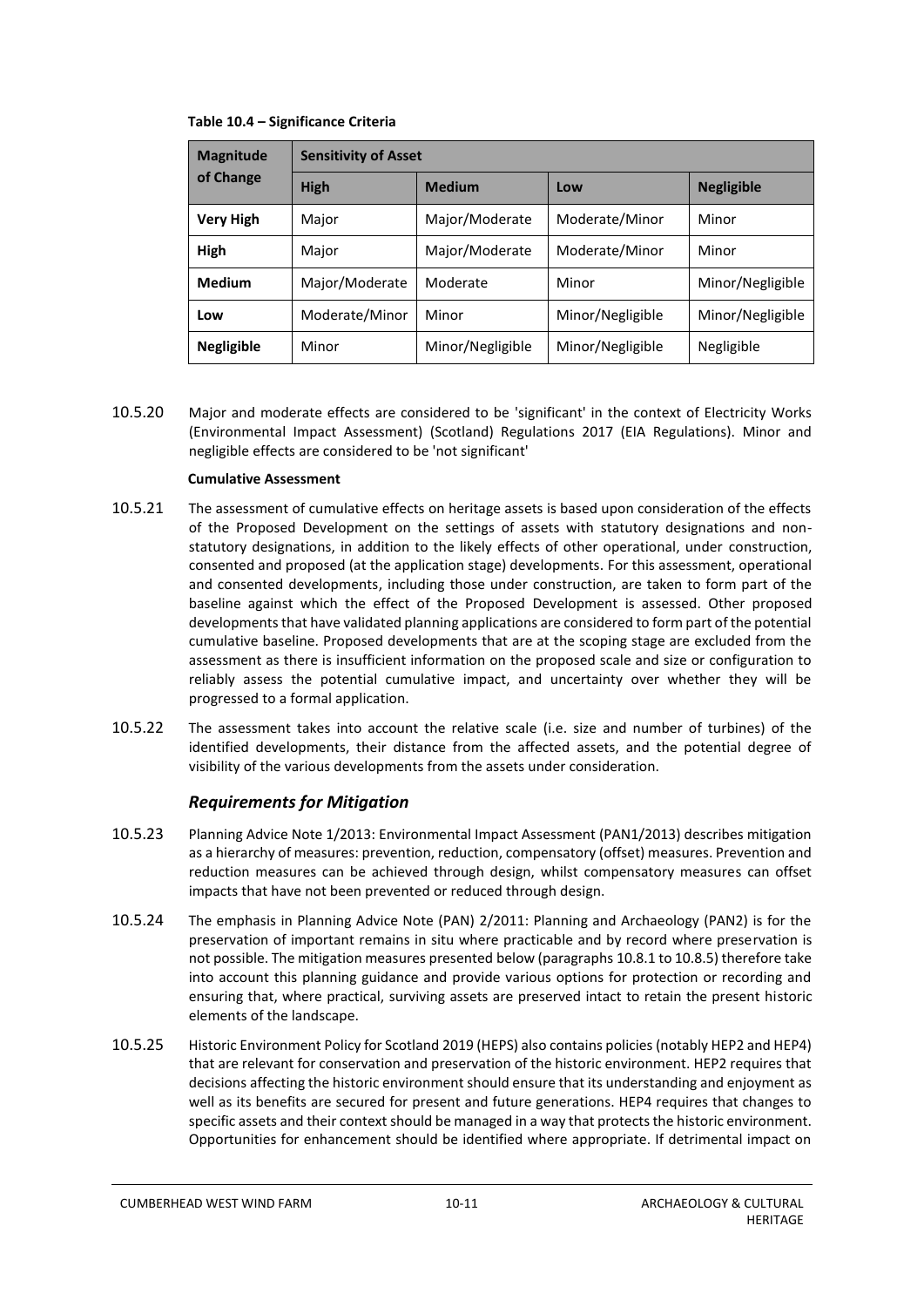the historic environment is unavoidable, it should be minimised. Steps should be taken to demonstrate that alternatives have been explored, and mitigation measures should be put in place.

## *Assessment of Residual Effect Significance*

10.5.26 The assessment of the significance of residual effects takes into account the mitigation proposed and the effectiveness of that mitigation to avoid, reduce or offset the predicted effects. Where a predicted impact is avoided through micrositing the Proposed Development would result in no residual effect. Where an asset cannot be avoided but where the proposed mitigation would ensure that the affected asset is subject to an appropriate level of archaeological investigation and recording, resulting in its preservation by record, the significance of residual effect is accordingly reduced. Where an asset (usually one of little or no heritage importance and negligible sensitivity) is lost without any mitigation, the residual effect remains the same as the predicted effect; in all such cases the residual effect (major magnitude impact (Table 10.3) on an asset of negligible sensitivity (Table 10.2)) would be no more than minor adverse (not significant in EIA terms).

### *Limitations to Assessment*

- 10.5.27 Due to the Covid-19 working restrictions, WoSAS Historic Environment Record (HER) was not able to provide a digital database extract. This was confirmed in an email dated 20/07/2020. The assessment relies on the results of a desk-based assessment and uses data derived from the WoSAS HER (online database) and the NRHE. It is assumed that the data was up to date at the time it was acquired.
- 10.5.28 As it was not possible to retrieve a HER database extract, it was not possible to review Non Statutory Register (NSR) assets within the Outer Study Area in order to identify any which may have been subject to potential indirect impacts to their setting. The assessment of effects on the settings of heritage assets is therefore limited to those with national statutory and non-statutory designations taken from the HES datasets.
- 10.5.29 The desk-based assessment draws on evidence taken from historic maps, cross referenced with modern aerial photography, and grid co-ordinates are approximations based on that analysis.

# <span id="page-14-0"></span>10.6 Baseline Conditions

### *Heritage Assets within the Inner Study Area (Figure 10.1; Appendix 10.1)*

### **Prehistoric Period**

- 10.6.1 It is recorded that a large stone (**4**) once stood on a small green knoll on the summit of Standingstone Hill, and it is from this that the hill derives its name. The stone had been removed before 1858 and the former location now lies within commercial forestry plantation. It is possible that the standing stone was of prehistoric date, however this is not verified. The stone is no longer in situ and it is assessed that the former standing stone is therefore of little or no archaeological value and is assessed as being of negligible sensitivity.
- 10.6.2 Prehistoric burial cairns have been found throughout the old parish of Lesmahagow including for example at Birkenhead Farm (**21**), in the Inner Study Area's north-eastern edge. Within many of these cairns were '*stone cists, containing bones, apparently crushed, or ashes, but they were seldom preserved, and the urns being of clay imperfectly baked, soon crumbled to pieces, or were thrown aside worthless*' (Greenshields 1864, 31-32).
- 10.6.3 Four further cists (**26**) were found at Catcleugh on the farm of South Cumberhead to the south-east of the Proposed Development Site (Young, 1897). As the locations of former Bronze Age burials, but where there may be other burial remains in the vicinity, these assets are assessed as having heritage value at the local level and to be of low sensitivity.
- 10.6.4 An Early Bronze Age flat axe (**28**) was found at Dunside on the northern edge of the Inner Study Area, sometime before 1896. As the recorded location of an artefact that has been removed, the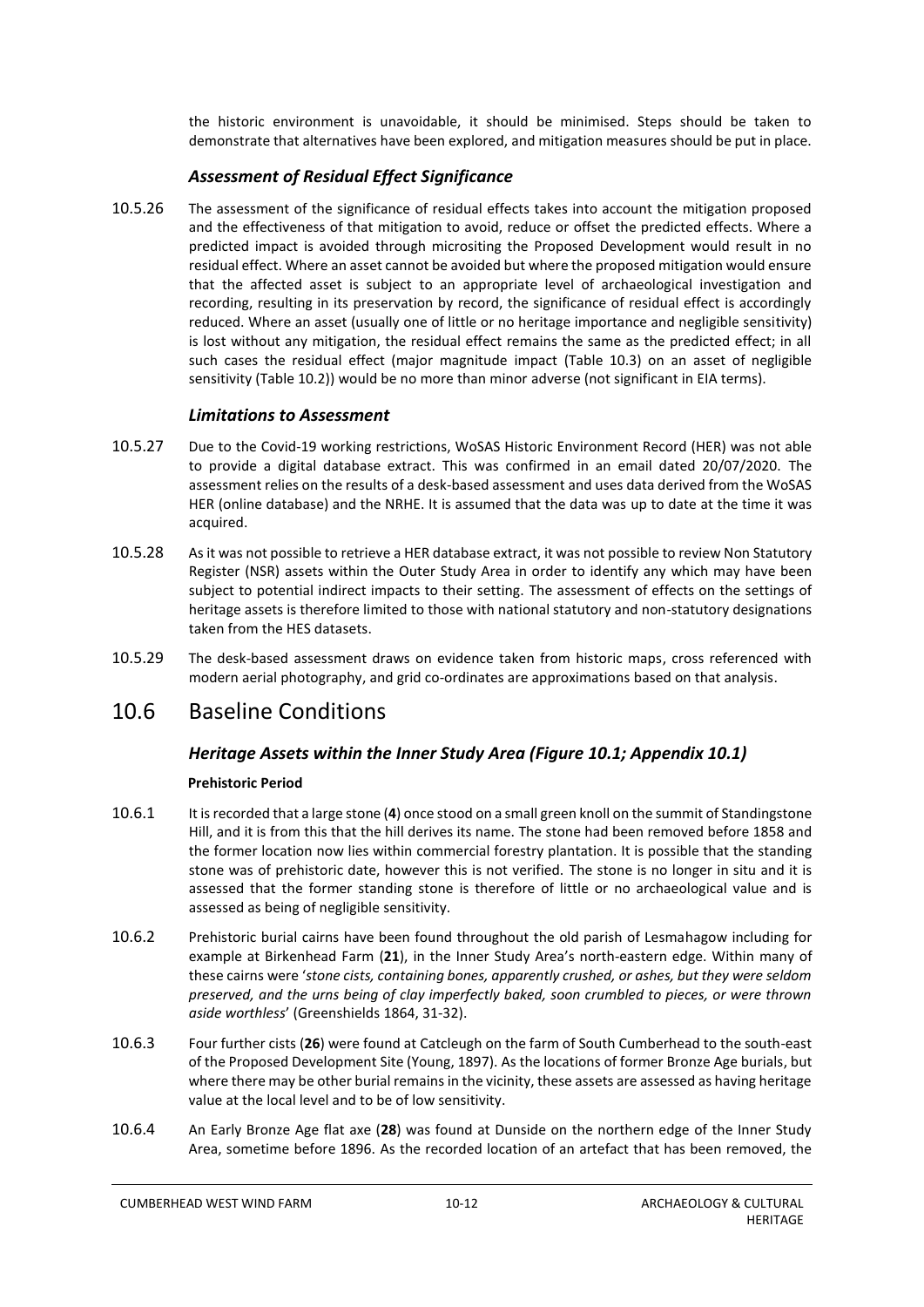find-spot is assessed as having little or no archaeological value and is assessed as being of negligible sensitivity.

### **Post-medieval/Industrial**

10.6.5 Three former lead mines (**5**, **12** and **13**), along the north side of the River Nethan, are marked on the 1st edition Ordnance Survey map (1860). The Cumberhead hills were reported to contain rich veins of lead, and mining attempts were made in 1720 and 1758, whilst deposits were also known at the head of the Nethan water and along the Pochmuir burn, but mining attempts were met with '*no encouraging success*' (Greenshields 1864, 10, 232). As relict remains of small-scale industrial activity that could contain archaeological evidence relating to lead mining in the 18th or early 19th century, they are assessed as having heritage value at the local level and to be of low sensitivity.

#### **Farmsteads/sheepfolds/enclosures/cairns**

- 10.6.6 In the eastern half of the Proposed Development site, a former farmstead, Eaglinside (**1**), is recorded upon the 1st edition Ordnance Survey map (1864), located alongside Eaglin Burn. The farmstead is subsequently recorded further to the south on the later Ordnance Survey map (1899) (**2**) at the location of a circular sheep ree (**3**) which is recorded in 1864. The original Eaglinside is not visible on aerial photographs, though there are possible former derelict fields in this area; and the relocated farmstead, which also appears on modern mapping, appears to be derelict. The remains of this farmstead, likely to contain archaeological evidence relating to its occupation, are assessed as having heritage value at the local level and to be of low sensitivity.
- 10.6.7 Four sheepfolds (**3**, **6**, **8** and **11** ) are recorded within the Inner Study Area. As minor relict features of the historic farming landscape, worthy of retention where possible, they are assessed as having some heritage value at the local level and to be of low sensitivity.
- 10.6.8 Two small shepherd's marker cairns (**7** and **10**) are marked on the modern Ordnance Survey map. As minor relict features of the historic farming landscape, worthy of retention where possible, they are assessed as having some heritage value at the local level and to be of low sensitivity.
- 10.6.9 Within the 1 km buffer area of the Inner Study Area are several further farmsteads. Logan Farm (**18**) is located to the north-west of the Proposed Development site depicted on the Ordnance Survey 1st edition map (1864) and on modern mapping, to the south of which is a shieling located adjacent to Logan Water (**14**). To the south-east of the Proposed Development site, Blackhill (**19**), South Cumberhead (South Cummer) (**20**), Mid Cumer (**24**), Todlaw (**27**) and Bankhead (**25**) are first recorded on Pont's manuscript map of 1596 and are also shown on Roy's 'Military Survey of Scotland' map (1747-55); Cumberhead (**20**) which is depicted on the Ordnance Survey 1st edition map (1864) and on modern mapping. These farmsteads identify a pattern of settlement in the area, primarily located at lower lying levels along or close to watercourses and avoiding the upland areas that would have primarily been used for rough grazing and which are now utilised for commercial forestry. As relict features of the historic farming landscape they are assessed as having some heritage value at the local level and to be of low sensitivity.
- 10.6.10 On the Inner Study Area's western edge, the farmstead at Priesthill Heights (**16**) belonged to the Covenanter John Brown, who was executed there in May 1685. The farmstead was demolished in the 19th century, surviving as a mound, until excavated in the 20th century. Nearby to the former farmstead is the gravestone of John Brown which now sits at the base of a modern monument (**15**) which is also a Category C Listed Building (**LB14395**). As a former farmstead with historical links to the Covenanting times and named individual, the farmstead is assessed as having some heritage value at the local level and to be of low sensitivity.
- 10.6.11 An enclosure (**22**) is located in a clearing within commercial forestry to the north-west of Todlaw Farm. This is likely to be a field or stock enclosure associated with occupation of Todlaw Farm. Two possible shieling huts (**14 and 17**) are likely related to summer pasturing of stock. As minor relict features of the historic farming landscape they are assessed as having some heritage value at the local level and to be of low sensitivity.

#### **Miscellaneous**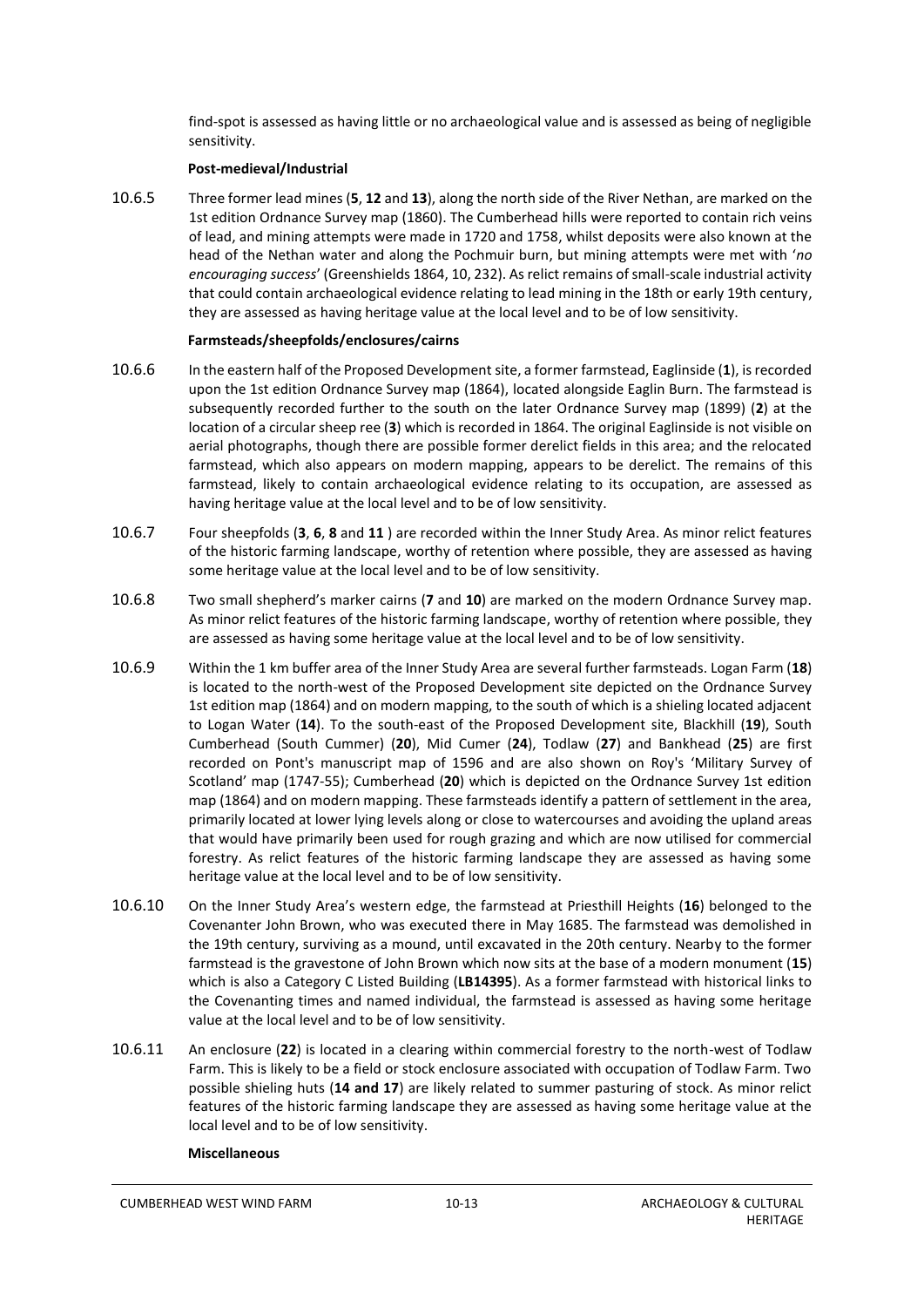- 10.6.12 The site of a well (**9**) is recorded on the Ordnance Survey 1st edition map (1860), but the location is now within a forestry planation. It is unlikely to survive undisturbed but is assessed as having little or no archaeological value and is assessed as being of negligible sensitivity.
- 10.6.13 The remains of a reservoir or water sluice (**23**) for a mill wheel are recorded on the Ordnance Survey 2nd edition map (1896). As a minor feature of the historic landscape, related to water management, the reservoir and sluice, which may hold archaeological information about its construction and use, is assessed as having some heritage value at the local level and to be of low sensitivity.
- 10.6.14 A mound composed of earth and stones (**28**), located at Todlaw on the Inner Study Area's eastern edge, and measuring measures 3.8 m by 4.7 m and 0. 3 m high is recorded by the HER, although the origin of the mound is thought to be probably geological in origin. As a feature of geological origin, with no known archaeological purpose, the mound is assessed as having little or no archaeological value and is assessed as being of negligible sensitivity.

### *Historic Landscape Character*

- 10.6.15 The Proposed Development is located within a commercial forestry plantation (the north-west of Cumberhead Forest), to the east of Cumberhead and to the north of the River Nethan. HLAMap records the forest as largely surrounded by rough grazing pasture to the north, south and west.
- 10.6.16 Roy's 'Military Survey of Scotland' map (1747-55) depicts an upland landscape, showing the site as covering a range of hill, including 'Knit Berry' ('Nutberry Hill') in the west above the Nethan River and 'Nethan Head' and 'Todly Hill' ('Tod Law') in the east. Farming settlements are restricted to those along the river valleys. The Ordnance Survey 1st edition maps (1860) likewise show an unenclosed moorland and rough grazing pasture landscape with only occasion evidence for pastoral land-use and small-scale mining.

### *Archaeological Potential*

- 10.6.17 The desk-based assessment has shown that the heritage assets that have been identified within the commercial forestry are almost exclusively of post-medieval date and relate to pastoral farming practices and small-scale industrial activity. A possible standing stone, potentially of prehistoric date, was allegedly formerly sited on Standingstone Hill but was removed in the mid-19th century. In the wider vicinity there is evidence of prehistoric activity (e.g. a cairn located at Birkenhead Farm (**21**), cists located at South Cumberhead farm (**23**), and a Bronze Age flat axe (**28**) found at Dunside farm).
- 10.6.18 Historic maps show the site as having been open, unenclosed moorland and rough grazing pasture prior to its development as commercial forestry in the latter part of the 20th century. It is probable that, with the exception of the surviving remains identified by this study, this commercial forestry land-use has adversely affected any remains of earlier land-use that might have been present.
- 10.6.19 Taking into account the current land-use and the limited evidence for any occupation or activity prior to the 19th century, it is assessed that there is a low probability for hitherto undiscovered archaeological remains to be present within the site. Although it cannot be ruled out that previously unrecorded archaeological remains will be present within the site, it is probable that any that do survive are most likely to be of post-medieval date and associated with either farming activities or localised small scale exploratory lead mining.

# *Designated Heritage Assets within the Outer Study Area (Figure 10.2; Appendices 10.2 – 10.4)*

10.6.20 There are six Scheduled Monuments within 10 km of the Proposed Development (outermost turbine layout); only one of which (Glenbuck Ironworks, 470 m NW of Glenbuck Home Farm (SM2931)) is within 5 km of the Proposed Development. One other Scheduled Monument (Black Hill fort and cairn (SM 2882) lies just outside the Outer Study Area but has a prominent topographic setting with wide ranging views, and is included in the assessment.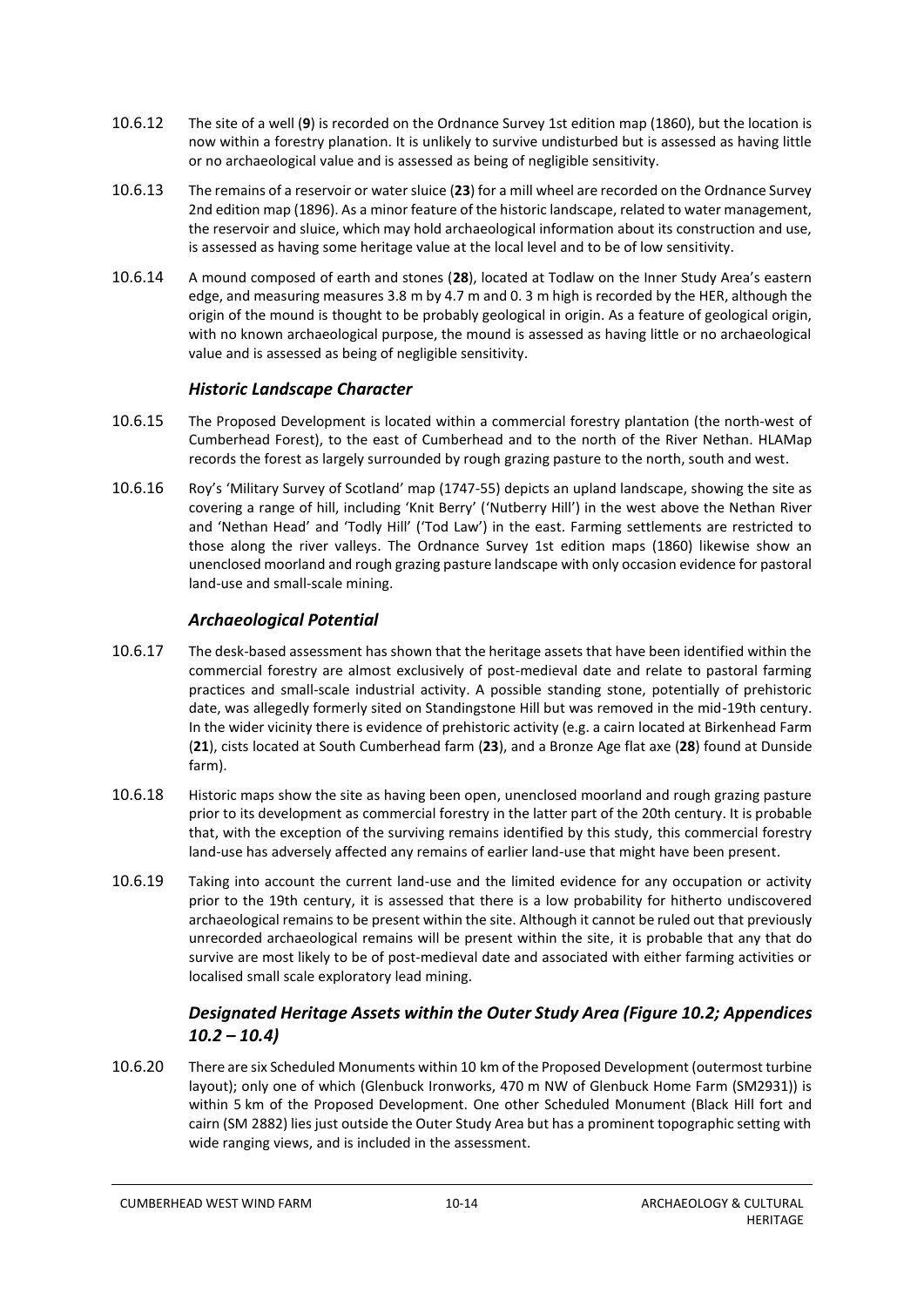- 10.6.21 There is one Category A Listed Buildings within 10 km of the Proposed Development (outermost turbine layout): St Bride's Chapel, Douglas (LB1490). In addition, there are 18 listed buildings of Categories B and C within 10 km but only one Category B Listed Building (Auchlochan Bridge (LB7688)) and one Category C Listed Building (Covenanters' Monument, Priesthill (LB14395)) are within 5 km of the Proposed Development.
- 10.6.22 Although outside the 10 km Outer Study Area, as agreed with the consultees, the New Lanark World Heritage Site and the Falls of Clyde Inventory Garden and Designed Landscape (GDL00358) have been included in the assessment at the specific request of HES.

# <span id="page-17-0"></span>10.7 Potential Effects

### *Construction*

- 10.7.1 Any ground breaking activities associated with the construction of the Proposed Development, (such as those required for turbine bases and crane hardstandings, access tracks, cable routes, compounds, borrow pits, etc.) have the potential to disturb or destroy features of cultural heritage interest within the site. Other construction activities, such as vehicle movements, materials storage, soil and overburden storage and landscaping also have the potential to cause permanent and irreversible effects on the cultural heritage of the site.
- 10.7.2 The Proposed Development layout has been designed to avoid impacts on heritage assets as far as possible (Figure 10.1) and none of the heritage assets identified by the desk-based assessment would be directly affected by construction works associated with the Proposed Development.
- 10.7.3 The exact location of the possible former standing stone (**4**), recorded as having been sited on Standingstone Hill, is not known. However, as no groundworks are proposed near to the summit of the hill (the recorded location of the stone), it is not anticipated that there will be any direct impact on any potential buried remains at this location.
- 10.7.4 It has been assessed that there is a low probability for hitherto undiscovered archaeological remains to be present within the site, most likely to be of post-medieval date and associated with either farming activities or localised small scale exploratory lead mining.
- 10.7.5 Taking into account the assessed low sensitivity of many of the known archaeological remains on the site, and assuming potential impacts of high magnitude arising from construction works, it is assessed that, without mitigation, any adverse direct effects on buried archaeological remains could be of **moderate** significance (significant in the context of the EIA regulations). Mitigation measures at the construction stage are outlined in Section 10.8 below.
- 10.7.6 A micro-siting allowance of 100 m in all directions is being sought in respect of each turbine in order to address any potential difficulties which may arise in the event that pre-construction environmental/geotechnical surveys identify potential constraints. Although this is unlikely to affect the cultural heritage sites identified within the site, consideration will be given to the presence of archaeological remains within any decision regarding micro-siting.

# *Operation*

### **Direct Effects**

- 10.7.7 There are no identified assets likely to receive a direct effect arising during operation of the Proposed Development. This is due to the approach adopted in formulating the design and layout of the Proposed Development, i.e. avoidance, and because any maintenance works on site would be managed to recognise the presence of heritage assets and to avoid them.
- 10.7.8 Any previously unrecorded archaeological remains which may be present within the site will be dealt with during the construction phase through mitigation, as outlined within section 10.8.

### **Setting Effects**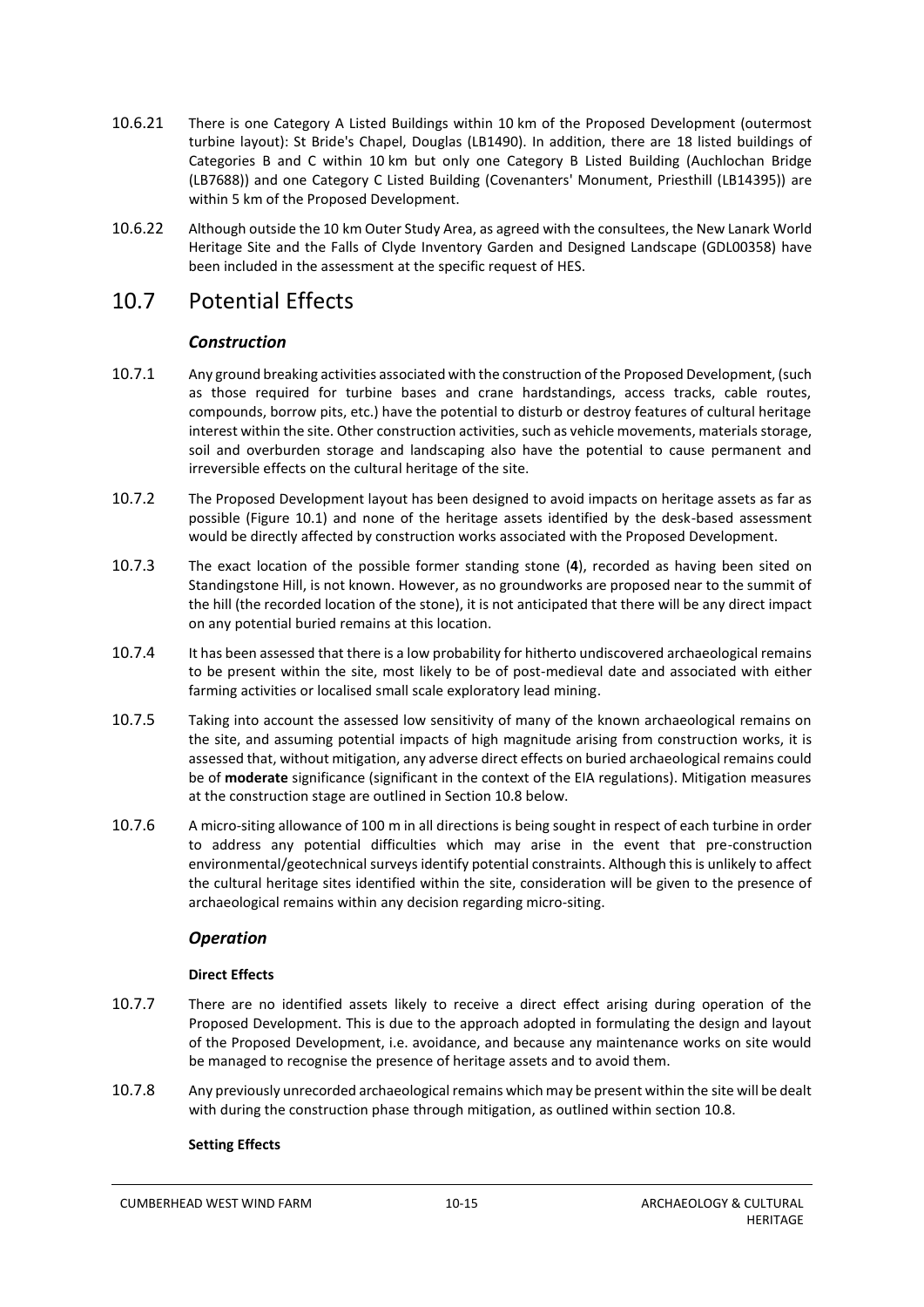- 10.7.9 The Proposed Development could result in adverse effects on the setting of cultural heritage assets within both the Inner Study Area and Outer Study Area. Potential effects on the settings of heritage assets would however diminish with increasing distance from the site. It is considered that beyond 10 km, the Proposed Development would not appreciably alter features of the setting of the heritage assets that contribute to cultural significance, nor would it appreciably alter how a heritage asset is understood, appreciated and experienced.
- 10.7.10 Technical Appendix 10.2: Assets within Outer Study Area and within 5 km of the Proposed Development, and Technical Appendix 10.3: Assets within Outer Study Area and between 5 km and 10 km of the Proposed Development, contain tabulated assessments of the predicted effects on the settings of designated heritage assets from which there is some degree of predicted theoretical visibility of the Proposed Development based on analysis of the hub and blade tip height ZTVs.
- 10.7.11 Two assets (New Lanark WHS and Falls of Clyde GDL) that lie more than 10 km from the Proposed Development have been identified by HES as requiring consideration for potential effects on their settings. One other Scheduled Monument (Black Hill, fort and cairn (SM 2882)) also lies just outside the Outer Study Area but has a setting where long-distance views are an important element of its setting. Technical Appendix 10.4: Heritage Assets outside the Outer Study Area, contains a tabulated assessment of the predicted effects on the settings of these designated heritage assets and they are addressed in the text below in paragraph[s 10.7.31](#page-20-0) to [10.7.36.](#page-21-3)
- 10.7.12 The assessment of operational effects on the settings of heritage assets has been carried out with reference to the layout of the Proposed Development and the locations of the cultural heritage assets shown on Figure 10.2. The criteria detailed in Tables 10.2 (Sensitivity of Heritage Assets), 10.3 (Magnitude of Impact) and 10.4 (Significance of Effect) have been used to assess the nature and magnitude of the effects set out in the Technical Appendices.
- 10.7.13 The following discussion addresses those assets where potentially significant adverse effects have been identified through the tabulated assessment and those assets identified by HES as requiring detailed consideration, even where the significance of the predicted effect is assessed as being not significant in EIA terms. The assessments are supported with cultural heritage visualisations (Figures 10.4 – 10.7) and by reference to one LVIA photomontage (Figure 6.53: LVIA VP 15).

| Figure Ref.              | Figure Title - Asset Name (& Ref No)      |  |
|--------------------------|-------------------------------------------|--|
| Figure 10.4              | Dungavel Hill, Cairn (SM2848)             |  |
| Figure 10.5              | Black Hill, fort & cairn (SM2882)         |  |
| Figure 10.6              | New Lanark WHS (from Braxfield Road)      |  |
| Figure 10.7              | Corra Linn, Bonnington Pavilion (LB13065) |  |
| Figure 6.53 (LVIA VP 15) | Cairn Table, two cairns (SM4631)          |  |

**Table 10.5 – Cultural Heritage Visualisation Viewpoints**

#### **Inner Study Area**

10.7.14 There are no heritage assets within the Inner Study Area which have a setting sensitive to change.

### **Outer Study Area**

- <span id="page-18-0"></span>10.7.15 Within the Outer Study Area there are two scheduled Bronze Age burial cairns that occupy prominent hilltop positions from where there are wide ranging and commanding views, with probable intervisibility between at least two of the hilltop locations. Visualisations are provided from these, which show the visibility of the Proposed Development in views from the cairns:
	- Dungavel Hill, Cairn (SM2848), closest to the Proposed Development, lies 6.4 km to the west and is represented by the wireline visualisation in Figure 10.4. The wireline indicates that all 21 of the turbines would theoretically be visible at tip height (14 visible at hub height).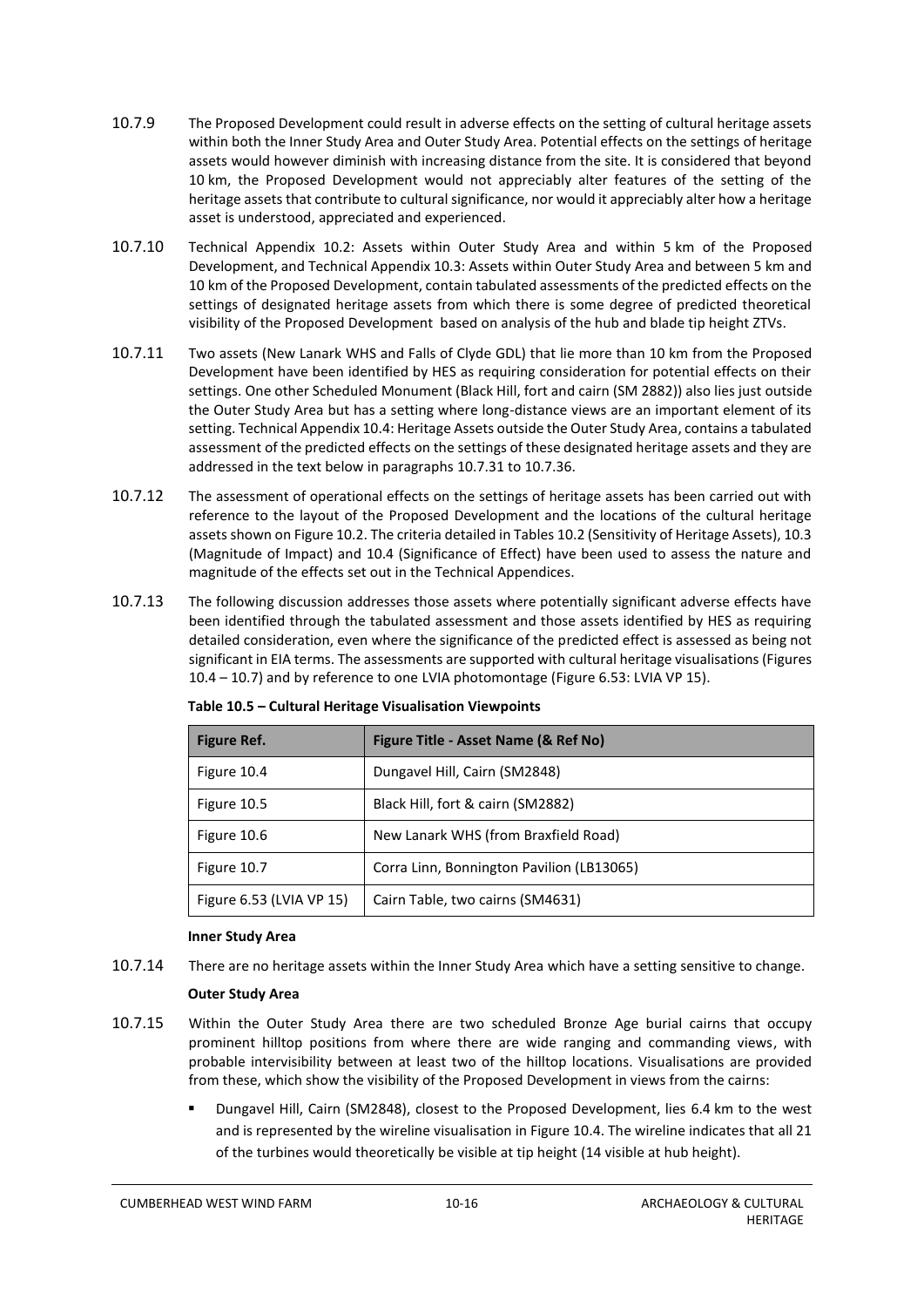- Cairn Table, two cairns (SM4631), lies 8.2 km to the south of the Proposed Development and is represented by the LVIA VP 15. The viewpoint indicates that all 21 of the turbines would theoretically be visible at tip height (19 visible at hub height).
- 10.7.16 Black Hill, fort & cairn (SM2882), lies 10.4 km to the north-east of the Proposed Development, on the edge of the Outer Study Area, in a topographic location where there are wide ranging views. It is represented by the wireline visualisation in Figure 10.5 which indicates that all 21 of the turbines would theoretically be visible at hub height.
- 10.7.17 There is intervisibility between Dungavel Hill Cairn (SM2848) and Cairn Table cairns (SM4631) and with the cairn on Black Hill (SM2882). The Proposed Development would not lie in direct line of sight between intervisible cairns, and as such, the key aspect of their settings would be unaffected. The cairns would also retain their individual prominence in the surrounding landscape and views of the cairns from the wider surroundings would not be compromised by the Proposed Development.

#### Cairn Table, two cairns (SM4631)

- 10.7.18 The remains of two prehistoric cairns stand just north-east of the summit of Cairn Table; the eastern cairn is well-preserved but the western cairn is much denuded having been robbed to provide building material for a modern memorial cairn that stands around 22 m to the south-west of the cairns on the summit of the hill. An Ordnance Survey triangulation pillar has been erected at the centre of the western cairn. The cairns have long, distant panoramic views out in all directions taking in the surrounding hills. This includes intervisibility with the probably contemporary cairn on Dungavel Hill.
- 10.7.19 Figure 6.53 (LVIA VP 15) provides a view from the summit of Cairn Table oriented towards the Proposed Development. From the wireline provided (Figure 6.53, sheet B) the Proposed Development would be seen from Cairn Table as an extension of the operational developments of the Hagshaw Cluster. Figure 6.53, sheet C shows that the Proposed Development would be partly screened by topography and 8.4 km from the cairns. The Proposed Development would occupy a narrow arc of view in the view to the north north-east and views in other directions over the surrounding landscape, which already includes other operational wind farms, would be unaffected by the Proposed Development.
- 10.7.20 The Proposed Development would represent a slight change to the baseline setting within the wider surroundings (seen as part of the Hagshaw Cluster of wind farms) and it would not lie in direct line of sight between intervisible cairns or prominent hilltops (e.g. Dungavel Hill). As such, the key aspect of the setting of two cairns on the summit of Cairn Table would be unaffected. The cairns would remain the most prominent features on the summit of Cairn Table and the Proposed Development will not affect the ability of any visitor to understand and appreciate the cairns and their setting or the commanding views across the surrounding landscape.
- 10.7.21 The impact of the Proposed Development on the setting of Cairn Table, two cairns, is assessed as being of low magnitude. On an asset of high sensitivity, the resultant effect is assessed as being of **minor** significance (not significant in EIA terms).

### Dungavel Hill, Cairn (SM2848)

- 10.7.22 The well-preserved remains of this burial cairn lie in a prominent location at over 450 m AOD, within upland moorland on the summit of Dungavel Hill, within an open area surrounded on all sides by commercial forestry plantation. The cairn lies just to the west of the hill summit, with an evident orientation towards the lower lying landscape of the Glengavel Water to the west.
- 10.7.23 Although commercial forestry serves to partly screen clear views of the cairn from the surrounding local landscape, there are still some open views from the location of the cairn to the surrounding landscape, including intervisibility with Cairn Table (SM4631), which lies to the south south-east.
- 10.7.24 Figure 10.4 provides a 360-degree wireline visualisation from the Scheduled Monument with Figure 10.4A oriented towards the Proposed Development. Dungavel Wind Farm lies close by, to the northeast of the cairn and the Proposed Development would be seen, partly screened by intervening topography. All 21 of the turbines would, in the absence of screening provided by the current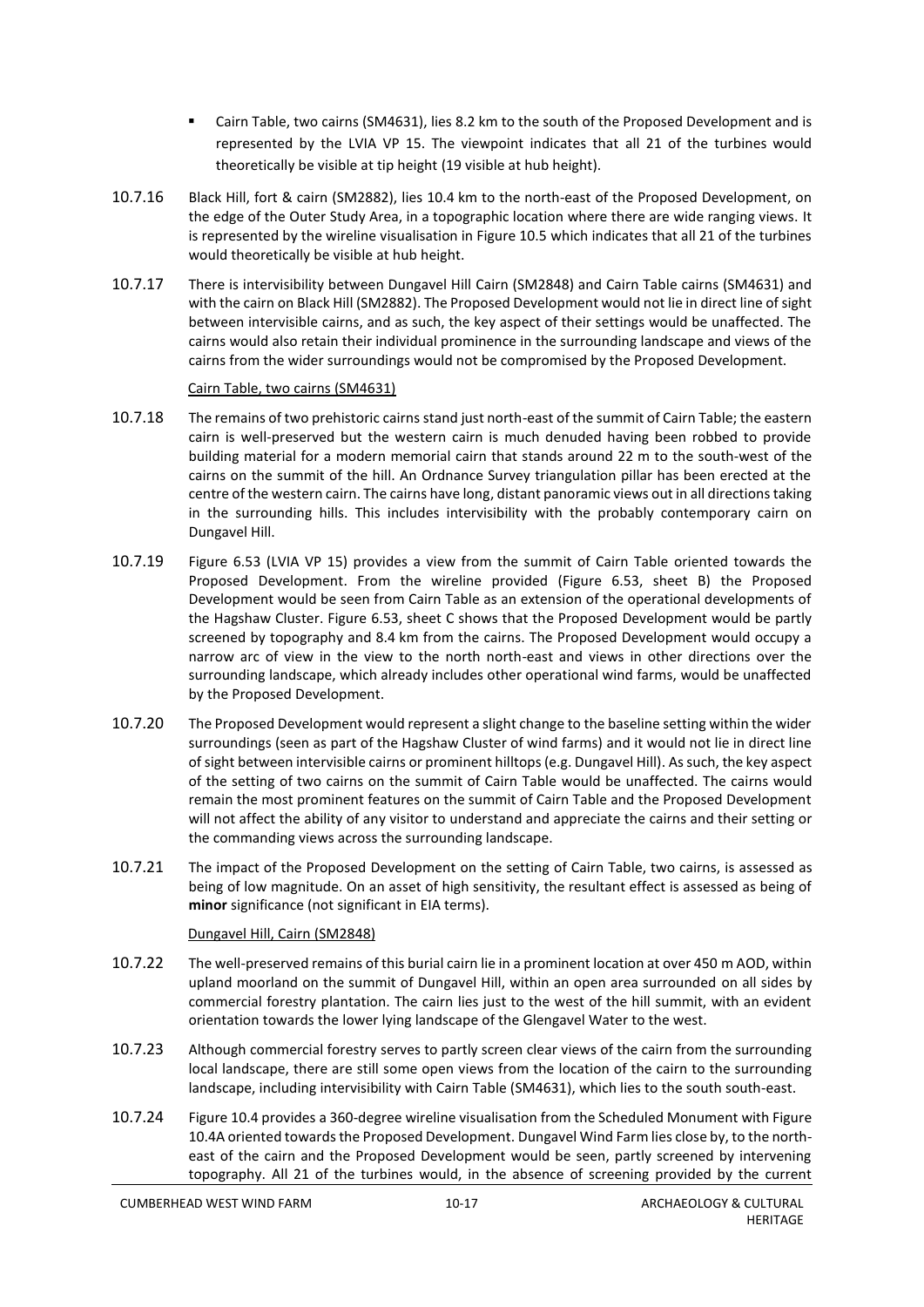surrounding forestry, be theoretically visible at tip height (14 theoretically visible at hub height) with Dungavel Wind Farm in the foreground.

- 10.7.25 The Proposed Development would represent a slight change to the baseline setting within the wider surroundings (as part of the Hagshaw Cluster of wind farms at distance) and it would not lie in direct line of sight between intervisible cairns or prominent hilltops. As such, a key aspect of its setting would be unaffected. The cairn would also retain its individual prominence in the surrounding landscape, including it views across the Glengavel Water to its west, and views of the cairn from the wider surroundings would not be compromised by the Proposed Development.
- 10.7.26 The impact of the Proposed Development on the setting of Dungavel Hill, Cairn, is assessed as being of low magnitude. On an asset of high sensitivity, the resultant effect is assessed as being of **minor** significance (not significant in EIA terms).

#### Black Hill, fort & cairn (SM2882)

- 10.7.27 Black Hill, fort and cairn occupies a prominent hilltop setting in a rural location with wide ranging and commanding views across the lower lying landscape between the River Nethan and the River Clyde.
- 10.7.28 Figure 10.5 provides a 360-degree wireline visualisation from the Scheduled Monument with Figure 10.5A oriented towards the Proposed Development. The wireline indicates that all 21 of the turbines would theoretically be visible at hub height or more alongside and as an extension to the operational wind farms of the Hagshaw Cluster.
- 10.7.29 The Proposed Development would represent a slight change to the baseline setting within the wider surroundings (as part of the Hagshaw Cluster of wind farms). The Proposed Development would not interrupt the commanding views from the fort and cairn across the River Nethan and the River Clyde valleys or affect the monument's prominence in the surrounding landscape.
- 10.7.30 The impact of the Proposed Development on the setting on Black Hill, fort and cairn, is assessed as being of low magnitude. On an asset of high sensitivity, the resultant effect is assessed as being of **minor** significance (not significant in EIA terms).

New Lanark World Heritage Site: including Falls of Clyde Garden and Designed Landscape (GDL00358) and Corra Linn, Bonnington Pavilion Category A Listed Building (LB13065)

- <span id="page-20-0"></span>10.7.31 New Lanark WHS lies with the Falls of Clyde Garden and Designed Landscape, 11.25 km to the northeast of the Proposed Development. The WHS comprises the purpose-built 18th century mill village which includes industrial mill buildings and associated workers housing, all set within a narrow wooded and steep sided valley alongside the River Clyde just downstream of the Falls of Clyde. The primary setting of the New Lanark village relates to its relationship with the picturesque landscape setting in a steep-sided, heavily wooded valley around the Falls of Clyde. Views from the village to the wider landscape outside the valley are constrained by the wooded valley sides, although wide ranging views are afforded from some of the more elevated parts of the WHS and Falls of Clyde GDL.
- 10.7.32 The blade tip height ZTV indicates that, in the absence of any screening provided by intervening woodland, the Proposed Development would be theoretically visible from very limited parts of the area covered by the WHS designation; mostly from the elevated areas around the periphery of the WHS boundary; at its south*-*west and eastern edges. The Proposed Development would not be visible from New Lanark village itself. A photowire (Figure 10.6) is provided showing the view across the valley within which the village and industrial buildings are located from Braxfield Road in Lanark, on the eastern edge of the Falls of Clyde GDL. A wireline (Figure 10.7) is also provided demonstrating the absence of visibility of the Proposed Development from the Corra Linn, Bonnington Pavilion (LB13065) Category A Listed Building which lies within the WHS and GDL and in an elevated position overlooking the Falls of Clyde
- 10.7.33 Figure 10.6 shows that, from Braxfield Road, in the absence of any screening provided by intervening woodland, there would be some limited theoretical visibility of the Proposed Development (14 tips, four hubs). The accompanying wireline also shows that, from this location, other operational wind farms forming part of the Hagshaw Cluster would be equally or more visible. In practice, a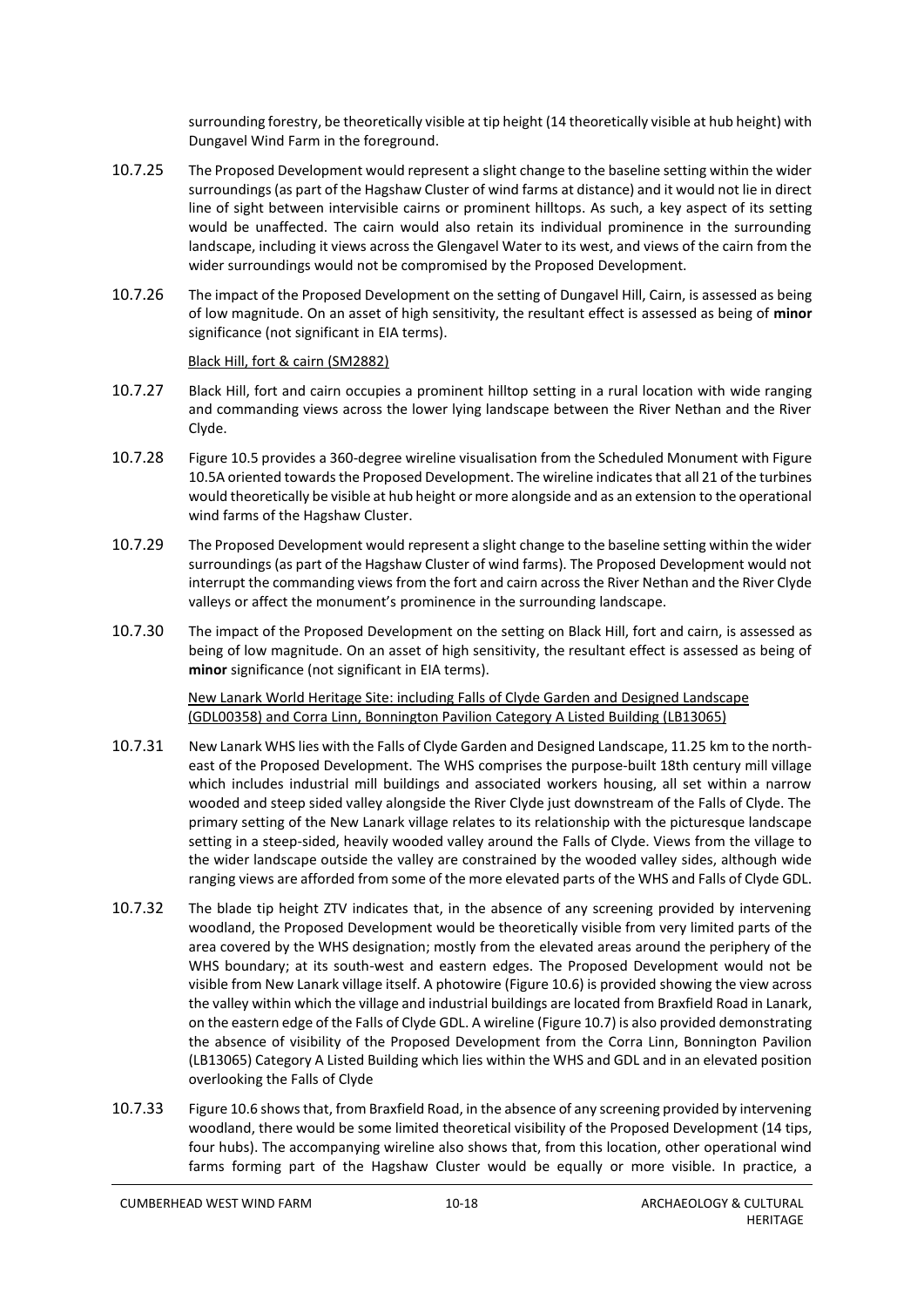combination of the intervening topography and the woodland character of the intervening landscape between the WHS and the Proposed Development would entirely screen any visibility of the proposed turbines. The wireline in Figure 10.7 demonstrates that, from the Corra Linn, Bonnington Pavilion (LB13065) Category A Listed Building there would be no visibility of the Proposed Development, which would be entirely screened by intervening topography.

- 10.7.34 Taking the above factors into account, it is assessed that the presence of the Proposed Development in the wider surrounding landscape of the New Lanark WHS would have a negligible impact on its setting. For an asset of very high sensitivity, the resultant effect is assessed as being of **minor** significance (not significant in EIA terms).
- 10.7.35 The presence of the Proposed Development in the wider surrounding landscape of the Falls of Clyde Garden and Designed Landscape would have a negligible impact on its setting. For an asset of high sensitivity, the resultant effect is assessed as being of **minor** significance (not significant in EIA terms).
- <span id="page-21-3"></span>10.7.36 There would be no visibility of the Proposed Development from the Corra Linn, Bonnington Pavilion (LB13065) and, as a result, there would be no adverse effect on its setting.

### *Decommissioning*

10.7.37 There are no known, previously recorded and identified assets likely to receive a direct effect arising from decommissioning of the Proposed Development. Therefore, the effects from decommissioning the Proposed Development would be of **negligible** significance (not significant in EIA terms).

# <span id="page-21-0"></span>10.8 Mitigation

- <span id="page-21-1"></span>10.8.1 Whilst likely to be limited in this case, the scope of any required archaeological works: site walkover surveys; post-felling surveys; watching brief(s), etc would be developed in consultation with (and subject to the agreement of) WoSAS acting on behalf of SLC and set out in one or more Written Scheme(s) of Investigation (WSI) provided for the approval of SLC post consent and in advance of construction works commencing. This can be secured by an appropriately worded condition.
- 10.8.2 All required mitigation works will be conducted by a professional archaeological organisation, in accordance with the WSI.

### *Pre-construction Phase*

10.8.3 It is proposed that walkover field surveys be undertaken of all construction locations following conditional planning approval. Potential impacts to archaeological remains which may be identified can be mitigated through a scheme of mitigation, as outlined below, or will be avoided by micrositing where conflicts are identified. Where it is possible to microsite to avoid any remains identified, these will be marked out for the duration of the construction phase using high visibility markers placed a minimum of 5 m from the outermost edge of the feature identified.

### *Construction Phase*

10.8.4 Taking account of the avoidance through the design, the identified cultural heritage baseline and the current land-use as commercial forestry, there are no particularly sensitive areas where watching briefs would be expected to encounter any archaeological remains.

### **Post-excavation assessment and reporting**

<span id="page-21-2"></span>10.8.5 If significant discoveries are made during any watching briefs carried out, and it is not possible to preserve the discovered remains in situ, provision would be made for the excavation where necessary, of any archaeological deposits encountered. The provision would include the consequent production of written reports, on the findings, with post-excavation analysis and publication of the results of the works, where appropriate.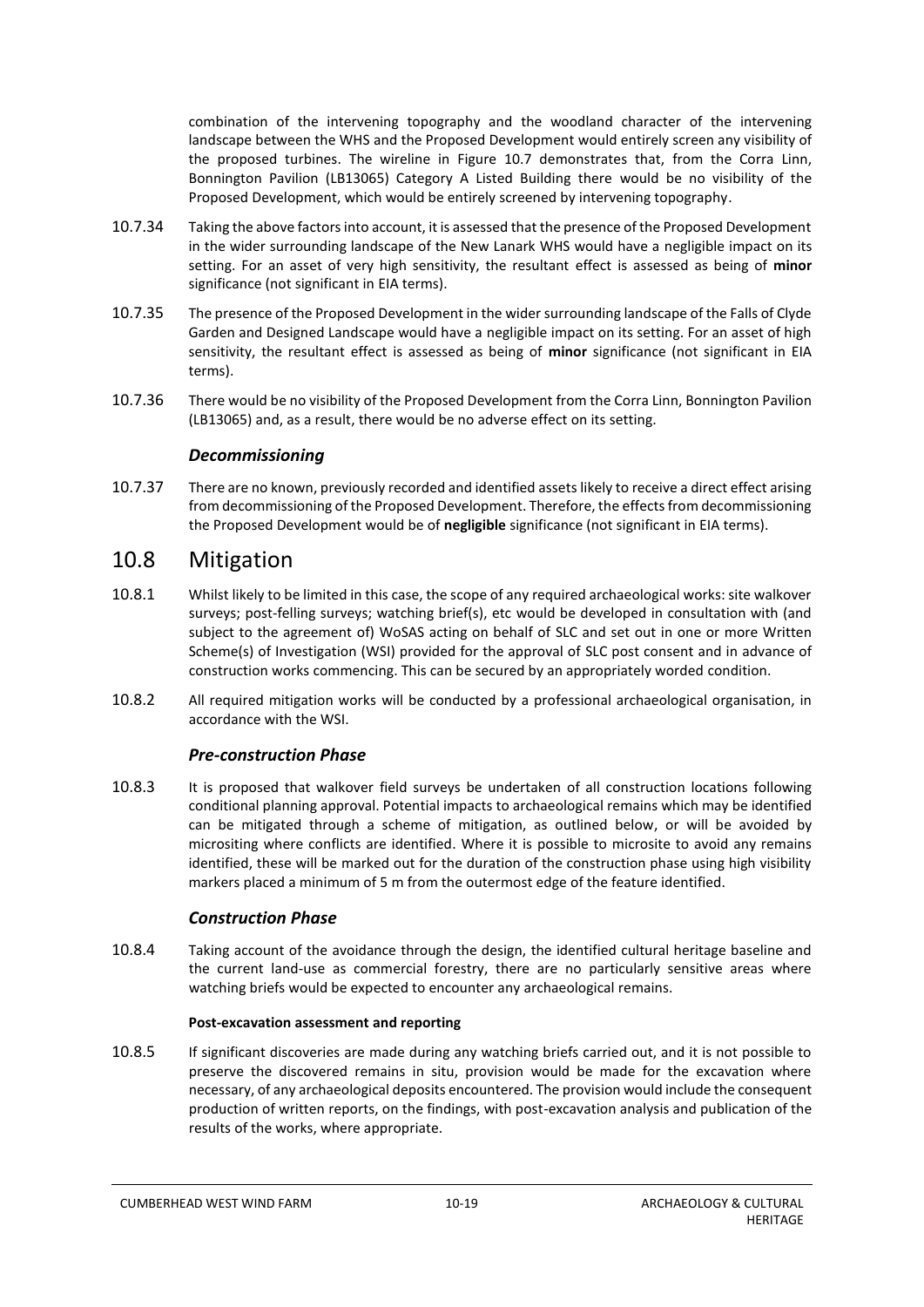## *Operation Phase*

10.8.6 No mitigation is required in relation to any heritage assets during the operational phase of the Proposed Development.

## *Decommissioning Phase*

10.8.7 No mitigation is required in relation to decommissioning of the Proposed Development.

# <span id="page-22-0"></span>10.9 Residual Effects

# *Construction Effects*

10.9.1 For heritage assets within the Proposed Development site, completion of the programme of archaeological mitigation works set out above (paragraph[s 10.8.1](#page-21-1) t[o 10.8.5\)](#page-21-2) would avoid, reduce or offset the loss of any archaeological remains that may occur as a result of the construction of the Proposed Development. Taking the proposed mitigation into account, any residual effect arising from construction of the Proposed Development in relation to direct effects on cultural heritage assets within the Proposed Development site would be of no more than **minor** or **negligible** significance (not significant in EIA terms).

# *Operational Effects*

10.9.2 During its operational lifetime, the residual effects of the Proposed Development on the settings of heritage assets in the wider study area would be the same as the predicted effects. Impacts, affecting the settings of heritage assets in the surrounding landscape, would give rise to effects that are either of **minor** or **negligible** significance (not significant in EIA terms) and would in any case be fully reversible upon decommissioning.

# *Decommissioning Effects*

- 10.9.3 There would be no residual direct effects arising as a consequence of decommissioning the Proposed Development.
- 10.9.4 Decommissioning the Proposed Development would remove the operational effects of heritage assets (impacts on their setting), resulting in no residual effects.

# <span id="page-22-1"></span>10.10 Cumulative Assessment

- 10.10.1 Figure 10.3 shows the Proposed Development, along with the locations of other operational and consented or under construction wind farms, and those that are currently proposed (in planning), together with the designated heritage assets within 10 km of the Proposed Development. those at the scoping stage are excluded because there is insufficient information of the size and scale of the development proposed and uncertainty over whether they will be progressed to a formal application.
- 10.10.2 The Proposed Development site adjoins the northern edge of an established cluster of wind farms around Hagshaw Hill (Known as the 'Hagshaw Cluster'), and it is in combination with this group that cumulative impacts upon cultural heritage assets are most likely to arise. The cumulative assessment has therefore focussed on the following developments:
	- Galawhistle (operational 22 turbines);
	- Hagshaw Hill (operational 26 turbines);
	- Hagshaw Hill Extension (operational 20 turbines);
	- Hazelside Farm (operational  $-1$  turbine, consented  $-1$  turbine);
	- Nutberry (operational 6 turbines);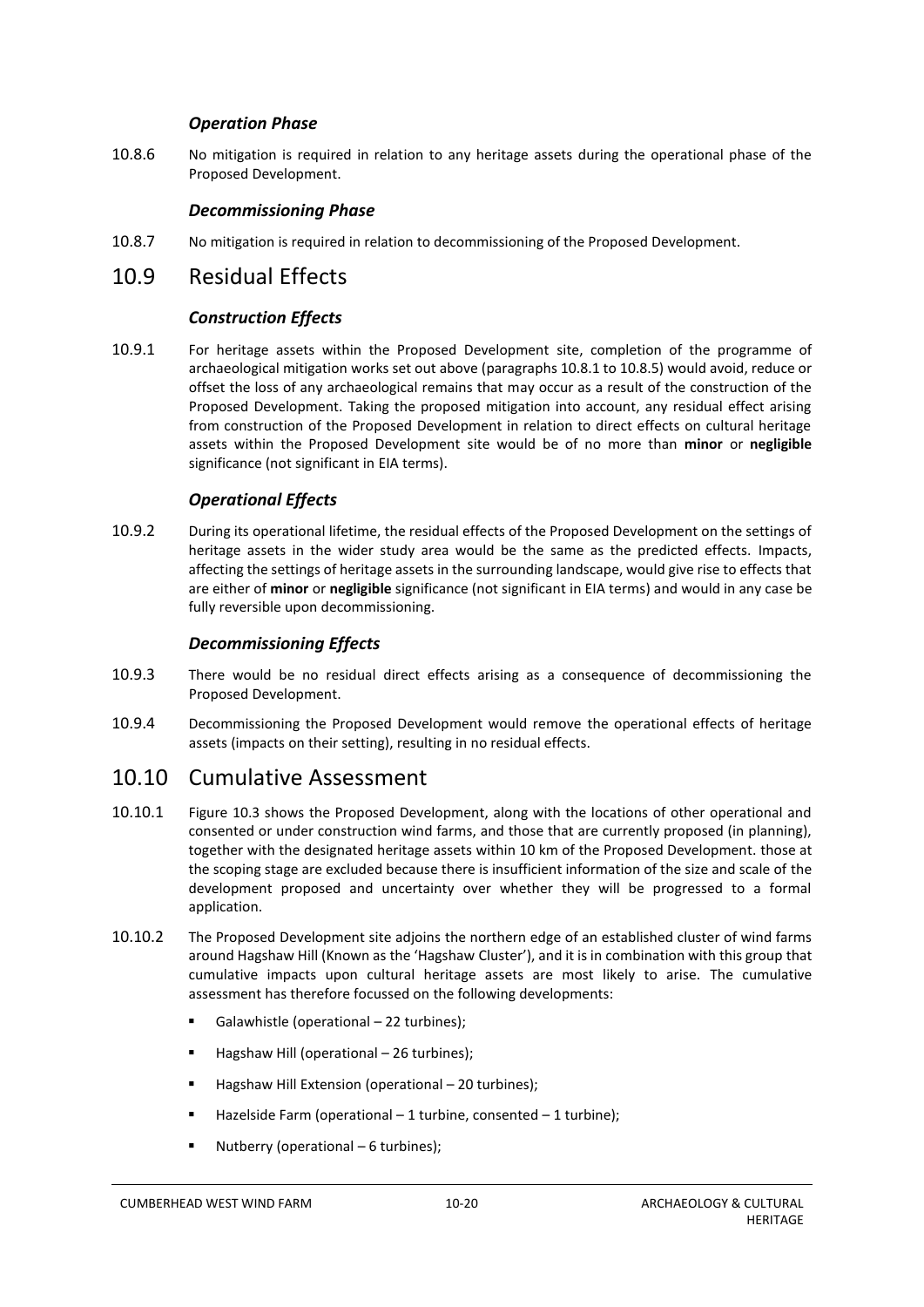- Hagshaw Repowering (consented 14 turbines);
- Cumberhead Revised (consented 14 turbines);
- Dalquhandy Revised (consented 15 turbines):
- Douglas West (under construction  $-13$  turbines);
- Douglas West Extension (at application 13 turbines); and
- Hare Craig (at application  $-8$  turbines).
- 10.10.3 Collectively these cumulative schemes constitute a cluster of over 130 turbines, mostly on former opencast coal mining sites or within commercial forestry plantations. The Proposed Development would represent an addition to that cluster, occupying an area of commercial forestry to the north west of that group within Cumberhead Forest.
- 10.10.4 The wireline visualisations (Figures 10.4-10.7) include the cumulative schemes where they are predicted to be visible and have been used to inform the assessment of the cumulative effects on cultural heritage assets in the wider landscape. The LVIA VP 15 (Figure 6.53) referenced also shows the cumulative schemes where these are visible from the viewpoint.
- 10.10.5 Those cumulative developments that are operational or which are consented or under construction are considered to be part of the baseline against which the impact on the settings of heritage assets, described above (paragraphs [10.7.15](#page-18-0) to [10.7.36\)](#page-21-3) has been assessed. The cumulative assessment below therefore addresses the effect of adding the Proposed Development to a baseline that includes other, in planning developments in the context of that baseline of operational and consented developments.
- 10.10.6 For most of the heritage assets within the Outer Study Area, the addition of the Proposed Development to a baseline including the operational and consented schemes in combination with other in planning proposals within the Hagshaw Cluster, would result in a cumulative effect assessed as being of negligible magnitude. The Proposed Development would sit at the north western edge of the cluster and would extend the size and extent of this group whilst still remaining connected to, and viewed as part of, the cluster. There would be potentially greater visibility of the group as a whole from assets to the north, for example around Strathaven, although from these locations the Proposed Development would be seen beyond and in the same context as operational wind farms at Auchrobert and Kype Muir. It is considered therefore that the Proposed Development would not add appreciably to the visual impact from the operational and consented developments when seen from the north.
- 10.10.7 For the Scheduled Monuments described above Cairn Table, two cairns (SM4631); Dungavel Hill, Cairn (SM2848); Black Hill, fort & cairn (SM2882), the extensive views and intervisibility between cairns, would remain unaffected by the introduction of the Proposed Development, and the cumulative effect of the addition of the Proposed Development to a baseline including the operational, consented and in planning schemes within and around the northern edge of the Hagshaw Cluster would be of negligible magnitude and **minor** significance (not significant in EIA terms).
- 10.10.8 For the New Lanark World Heritage Site and Falls of Clyde Garden and Designed Landscape (GDL00358), although occasionally visible from within the outer boundaries of these assets, the cumulative effect of the addition of the Proposed Development to a baseline including the operational consented and in planning schemes within and around the northern edge of the Hagshaw Cluster would be of negligible magnitude and of **minor** significance (not significant in EIA terms).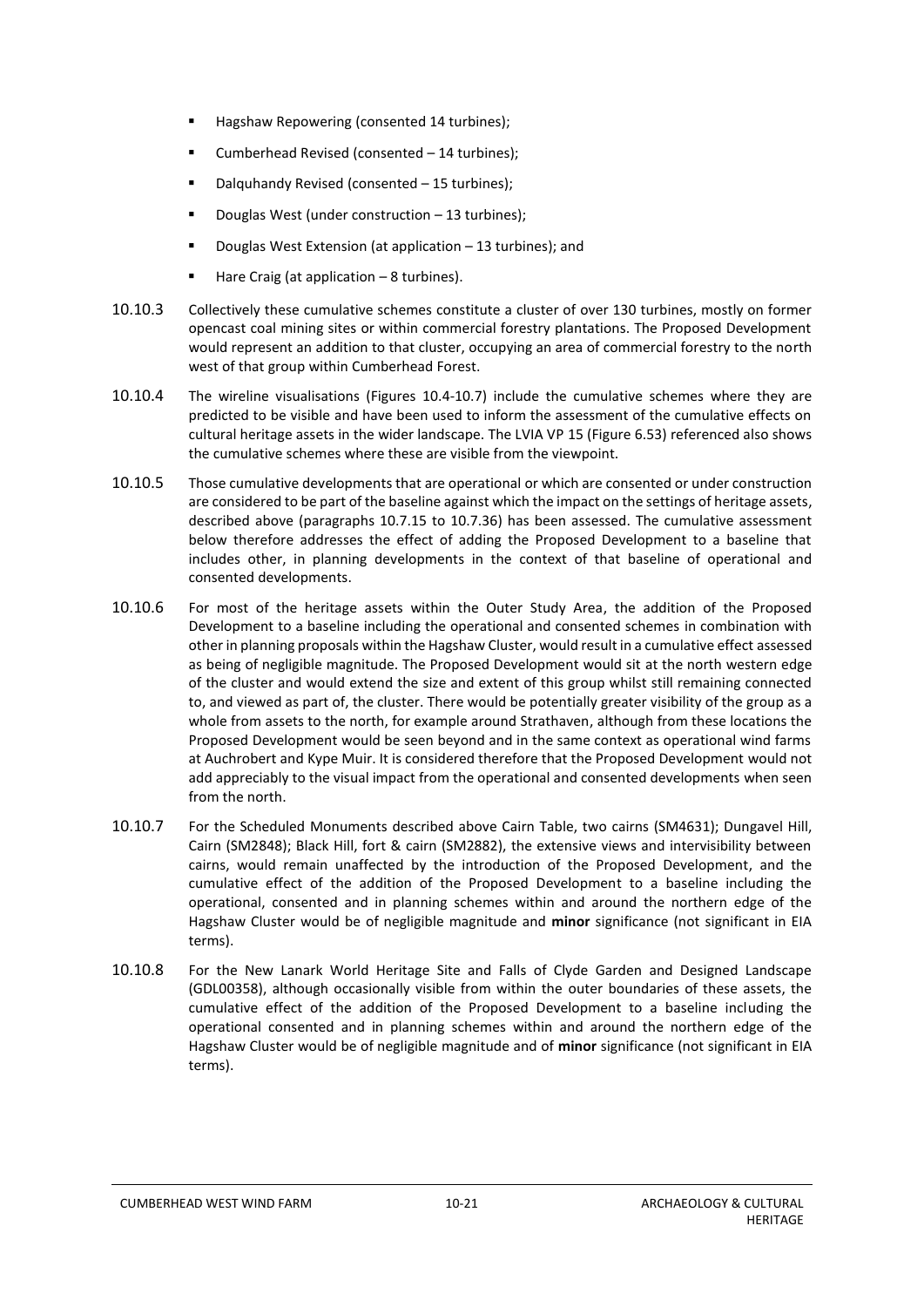# <span id="page-24-0"></span>10.11 Summary

- 10.11.1 A desk-based assessment has identified 14 cultural heritage assets within the site. These are almost exclusively of post-medieval date and relate to pastoral farming practices and small-scale industrial activity, with the exception of a possible standing stone, potentially of prehistoric date, was allegedly formerly sited on Standingstone Hill but was removed in the mid-19th century. Within 1 km of the site there is some limited evidence of prehistoric activity (Bronze Age burials and artefact find-spots), as well as further evidence of the post-medieval farming settlements, mostly located at lower lying levels along or close to watercourses and avoiding the upland areas.
- 10.11.2 All of the cultural heritage assets within the site have all been avoided by the design of the wind farm layout and mitigation has been proposed that would address any potential direct effects upon previously unrecorded cultural heritage sites. Taking account of the current land-use and surrounding historic landscape character, the potential for further archaeological discoveries within the site is assessed as being low.
- 10.11.3 The assessment has considered the effect of the Proposed Development on the settings of designated heritage assets in the wider landscape following the approach approved by HES.
- 10.11.4 Three Scheduled Monuments have been identified as having settings sensitive to change: Dungavel Hill, Cairn (SM2848); Black Hill, fort & cairn (SM2882); and Cairn Table, two cairns (SM4631). The impacts on the settings of these Scheduled Monuments has been assessed as being of low magnitude, resulting in effects assessed as being of **minor** significance.
- 10.11.5 At the request of HES, the assessment also considered the effect of the Proposed Development on the setting of the New Lanark WHS, Falls of Clyde GDL and Corra Linn, Bonnington Pavilion (LB13065) Category A Listed Building. It was concluded that there would be at most, a negligible impact on the setting of the WHS and GDL resulting in an effect assessed as being of **minor** significance. Whilst there would be no visibility of the Proposed Development from the Corra Linn, Bonnington Pavilion (LB13065) and, as a result, there would be no adverse effect on its setting.
- 10.11.6 The effects of the Proposed Development on the settings of designated heritage assets has been assessed as being **not significant** in EIA terms.
- 10.11.7 The effects on the setting of other designated heritage assets in the Outer Study Area, from which there is predicted theoretical visibility based on analysis of the blade tip height ZTV, are assessed as being of **minor** or **negligible** significance (not significant in EIA terms).
- 10.11.8 For all of the designated heritage assets considered in the assessment, the addition of the Proposed Development to a baseline including the operational and consented schemes in combination with other in planning proposals within the Hagshaw Cluster, would result in a cumulative effect assessed as being of negligible magnitude resulting in an effect of **minor** significance (not significant in EIA terms).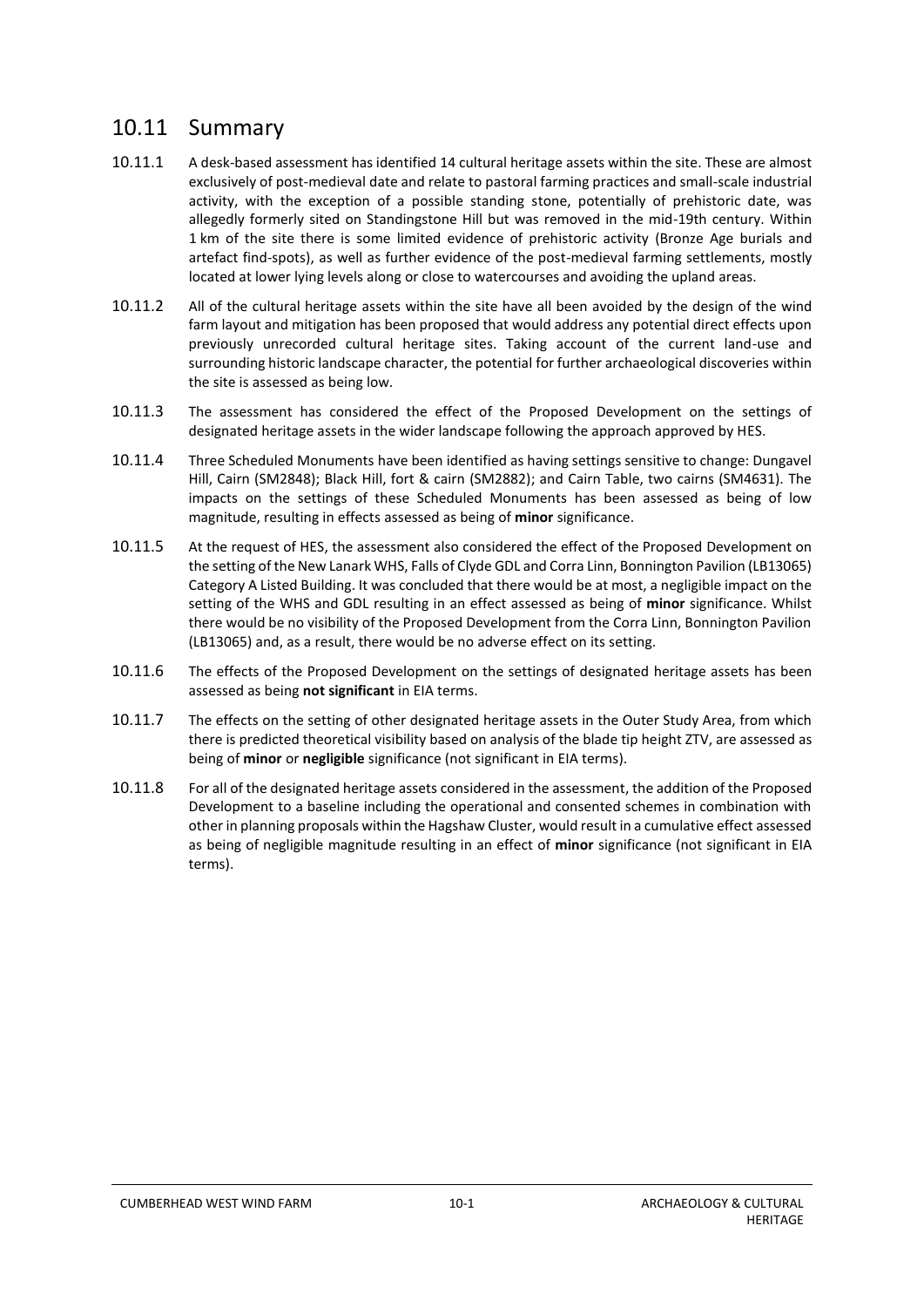### **Table 10.6 – Summary Table**

| <b>Description of Effect</b>                                                                                                              | <b>Significance of Potential Effect</b> |                            | <b>Mitigation Measure</b>                                                            | <b>Significance of Residual Effect</b> |                            |
|-------------------------------------------------------------------------------------------------------------------------------------------|-----------------------------------------|----------------------------|--------------------------------------------------------------------------------------|----------------------------------------|----------------------------|
|                                                                                                                                           | Significance                            | <b>Beneficial/ Adverse</b> |                                                                                      | <b>Significance</b>                    | <b>Beneficial/ Adverse</b> |
| <b>During Construction</b>                                                                                                                |                                         |                            |                                                                                      |                                        |                            |
| Potential direct impacts on unrecorded<br>archaeological remains within the<br>Proposed Development footprint.                            | Moderate                                | Adverse                    | Implementation of mitigation proposals where required<br>through planning condition. | Minor                                  | Adverse                    |
| Potential direct impacts on any buried<br>remains surviving within the Proposed<br>Development footprint.                                 | Negligible                              | Adverse                    | Implementation of mitigation proposals where required<br>through planning condition. | Negligible                             | Adverse                    |
| <b>During Operation</b>                                                                                                                   |                                         |                            |                                                                                      |                                        |                            |
| Effect on the settings of Dungavel Hill,<br>Cairn (SM2848), Cairn Table, two cairns<br>(SM4631) and Black Hill, fort & cairn<br>(SM2882). | Minor                                   | Adverse                    | No mitigation necessary.                                                             | Minor                                  | Adverse                    |
| Effect on the setting of New Lanark<br>World Heritage Site.                                                                               | Minor                                   | Adverse                    | No mitigation necessary.                                                             | Minor                                  | Adverse                    |
| Effect on the setting of Falls of Clyde<br>Garden and Designed Landscape<br>(GDL00358).                                                   | Minor                                   | Adverse                    | No mitigation necessary.                                                             | Minor                                  | Adverse                    |
| Effects on settings of other designated<br>heritage assets in the wider landscape<br>during operation.                                    | Minor /<br>Negligible                   | Adverse                    | No mitigation necessary.                                                             | Minor /<br>Negligible                  | Adverse                    |
| <b>Cumulative Effects</b>                                                                                                                 |                                         |                            |                                                                                      |                                        |                            |
| Cumulative effect on the settings of<br>Dungavel Hill, Cairn (SM2848), Cairn                                                              | Minor                                   | Adverse                    | No mitigation necessary.                                                             | Minor                                  | Adverse                    |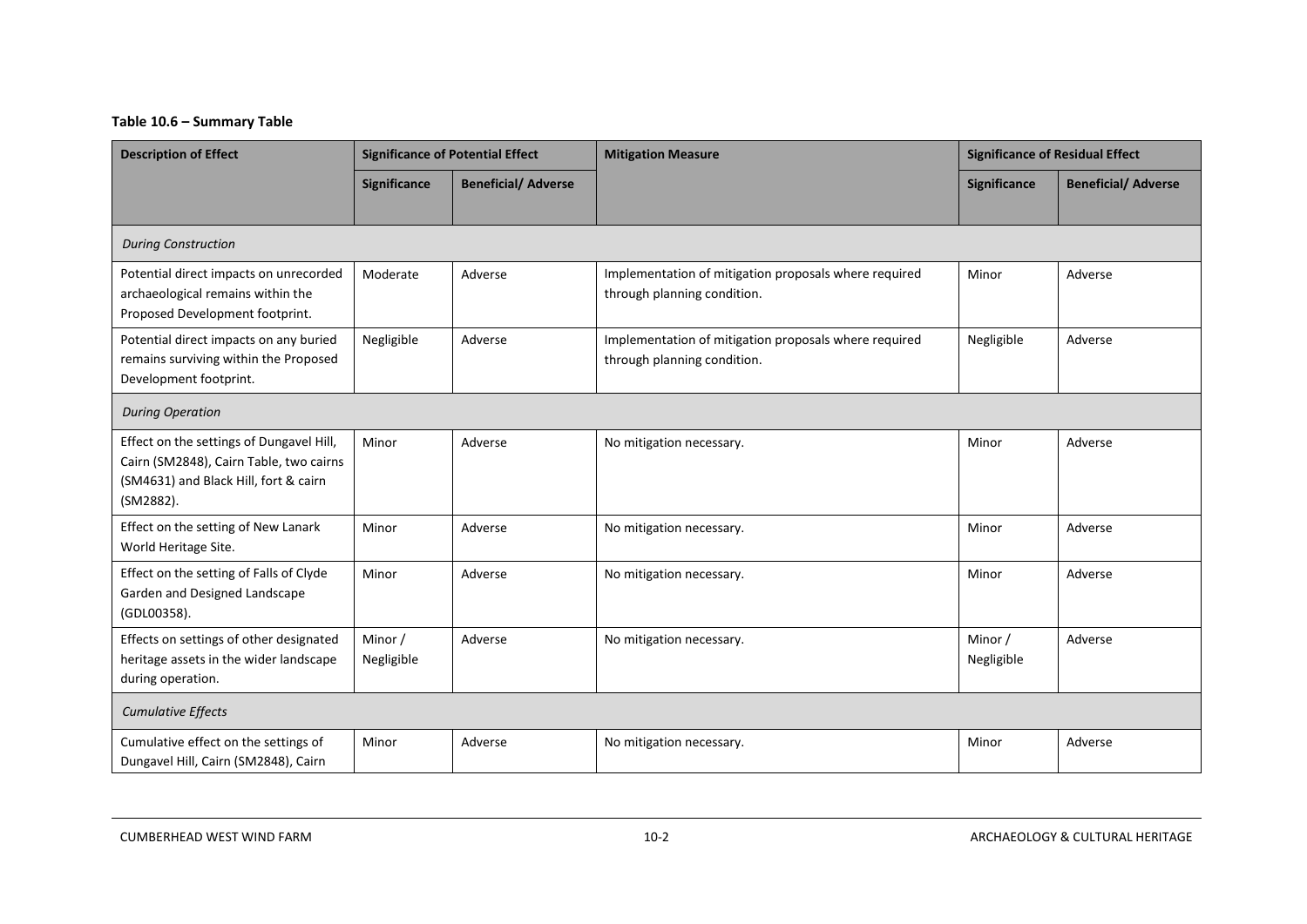| <b>Description of Effect</b>                                                                       | <b>Significance of Potential Effect</b> |                           | <b>Mitigation Measure</b> | <b>Significance of Residual Effect</b> |                            |
|----------------------------------------------------------------------------------------------------|-----------------------------------------|---------------------------|---------------------------|----------------------------------------|----------------------------|
|                                                                                                    | Significance                            | <b>Beneficial/Adverse</b> |                           | Significance                           | <b>Beneficial/ Adverse</b> |
| Table, two cairns (SM4631) and Black<br>Hill, fort & cairn (SM2882)                                |                                         |                           |                           |                                        |                            |
| Cumulative effect on the setting of<br>New Lanark World Heritage Site.                             | Minor                                   | Adverse                   | No mitigation necessary.  | Minor                                  | Adverse                    |
| Cumulative effect on the setting of<br>Falls of Clyde Garden and Designed<br>Landscape (GDL00358). | Minor                                   | Adverse                   | No mitigation necessary.  | Minor                                  | Adverse                    |
| Cumulative effect on the setting of<br>other designated heritage assets in the<br>wider landscape. | Minor                                   | Adverse                   | No mitigation necessary.  | Negligible                             | Adverse                    |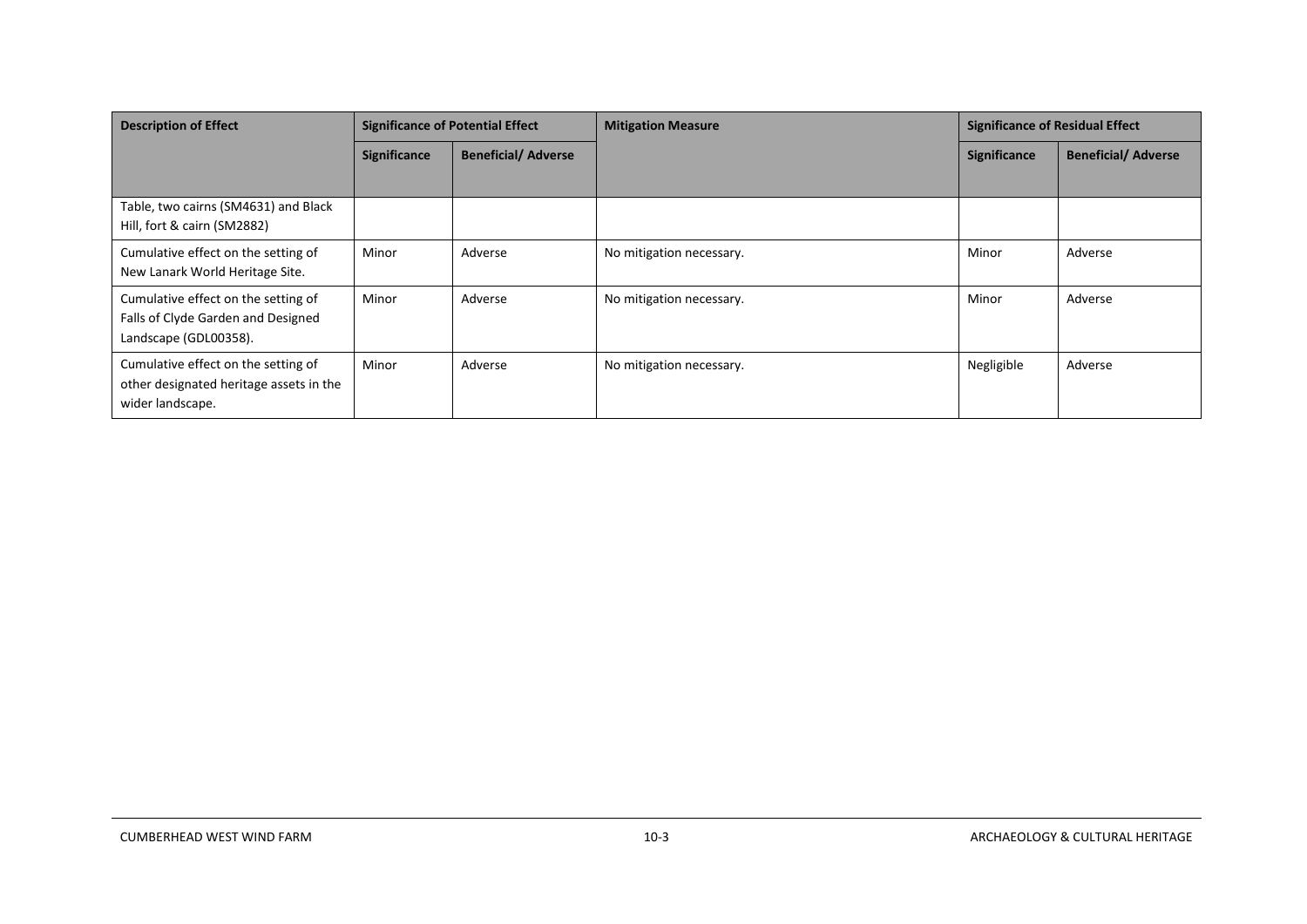# <span id="page-27-0"></span>10.12 References

### *Cartographic Sources*

Ordnance Survey (1860) 'Lanarkshire XXXVII.5 (Lesmahagow)' six inches to one mile.

Ordnance Survey (1860) 'Lanarkshire XXXVII.2 (Lesmahagow)' six inches to one mile.

Ordnance Survey (1860) 'Lanarkshire XXXVII.1 (Lesmahagow)' six inches to one mile.

Ordnance Survey (1860) 'Lanarkshire XXXVII.9 (with inset XXXVII.13) (Lesmahagow)' six inches to one mile.

Ordnance Survey (1860) 'Lanarkshire XXXVII.6 (Lesmahagow)' six inches to one mile.

#### *Literature*

Greenshields, J. B. (1864). *Annals of the Parish of Lesmahagow*, Caledonian Press, Available at:

[https://books.google.co.uk/books?id=8uAHAAAAQAAJ&printsec=frontcover#v=onepage&q&f=fals](https://books.google.co.uk/books?id=8uAHAAAAQAAJ&printsec=frontcover#v=onepage&q&f=false) [e](https://books.google.co.uk/books?id=8uAHAAAAQAAJ&printsec=frontcover#v=onepage&q&f=false)

Young, J. (1896), 'Recent archaeological discoveries in the Parish of Lesmahagow', *Transactions of the Glasgow Arkeological Society*, Vol 3, 498-503.

#### *Website*

Historic Environment Scotland (HES 2019a) *'Spatial Data Warehouse'*. Available at: http://portal.historic-scotland.gov.uk/spatialdownloads. Accessed on 24/09/2020.

Historic Environment Scotland (HES 2019b) *'National Record for the Historic Environment (NRHE)'*. Available at: http://pastmap.org.uk/. Accessed on 24/09/2020.

Historic Environment Scotland (HES 2019c) *'Historic Land-Use Assessment Data for Scotland (HLAMap)'.* Available at: http://hlamap.org.uk/. Accessed on 24/09/2020.

Scottish Government (2020) 'Scottish Remote Sensing Portal.' Available at: [https://remotesensingdata.gov.scot/data#/list.](https://remotesensingdata.gov.scot/data#/list) Accessed on 24/09/2020

### *Legislation*

HM Government (1979) 'The Ancient Monuments and Archaeological Areas Act 1979' (reprinted 1996), HMSO, London. Available at:

[http://www.legislation.gov.uk/ukpga/1979/46/pdfs/ukpga\\_19790046\\_en.pdf](http://www.legislation.gov.uk/ukpga/1979/46/pdfs/ukpga_19790046_en.pdf)

HM Government (1997) 'Planning (Listed Buildings and Conservation Areas) (Scotland) Act 1997' HMSO, London, available at:

[http://www.legislation.gov.uk/ukpga/1997/9/pdfs/ukpga\\_19970009\\_en.pdf](http://www.legislation.gov.uk/ukpga/1997/9/pdfs/ukpga_19970009_en.pdf)

Scottish Government (2014) 'Scottish Planning Policy', Edinburgh, available at: <http://www.gov.scot/Resource/0045/00453827.pdf>

South Lanarkshire Council (2015) 'South Lanarkshire Local Development Plan 2015' Available at: [http://www.southlanarkshire.gov.uk/info/200172/plans\\_and\\_policies/39/development\\_plans/6](http://www.southlanarkshire.gov.uk/info/200172/plans_and_policies/39/development_plans/6)

South Lanarkshire Council (2020) 'South Lanarkshire Local Development Plan 2' Available at: [https://www.southlanarkshire.gov.uk/info/200145/planning\\_and\\_building\\_standards/39/develop](https://www.southlanarkshire.gov.uk/info/200145/planning_and_building_standards/39/development_plans/2) [ment\\_plans/2](https://www.southlanarkshire.gov.uk/info/200145/planning_and_building_standards/39/development_plans/2)

Chartered Institute for Archaeologists (2017) 'Standard and Guidance for the Historic Environment Desk-Based Assessment', London, Chartered Institute for Archaeologists, available at: [http://www.archaeologists.net/sites/default/files/CIfAS%26GDBA\\_3.pdf](http://www.archaeologists.net/sites/default/files/CIfAS%26GDBA_3.pdf)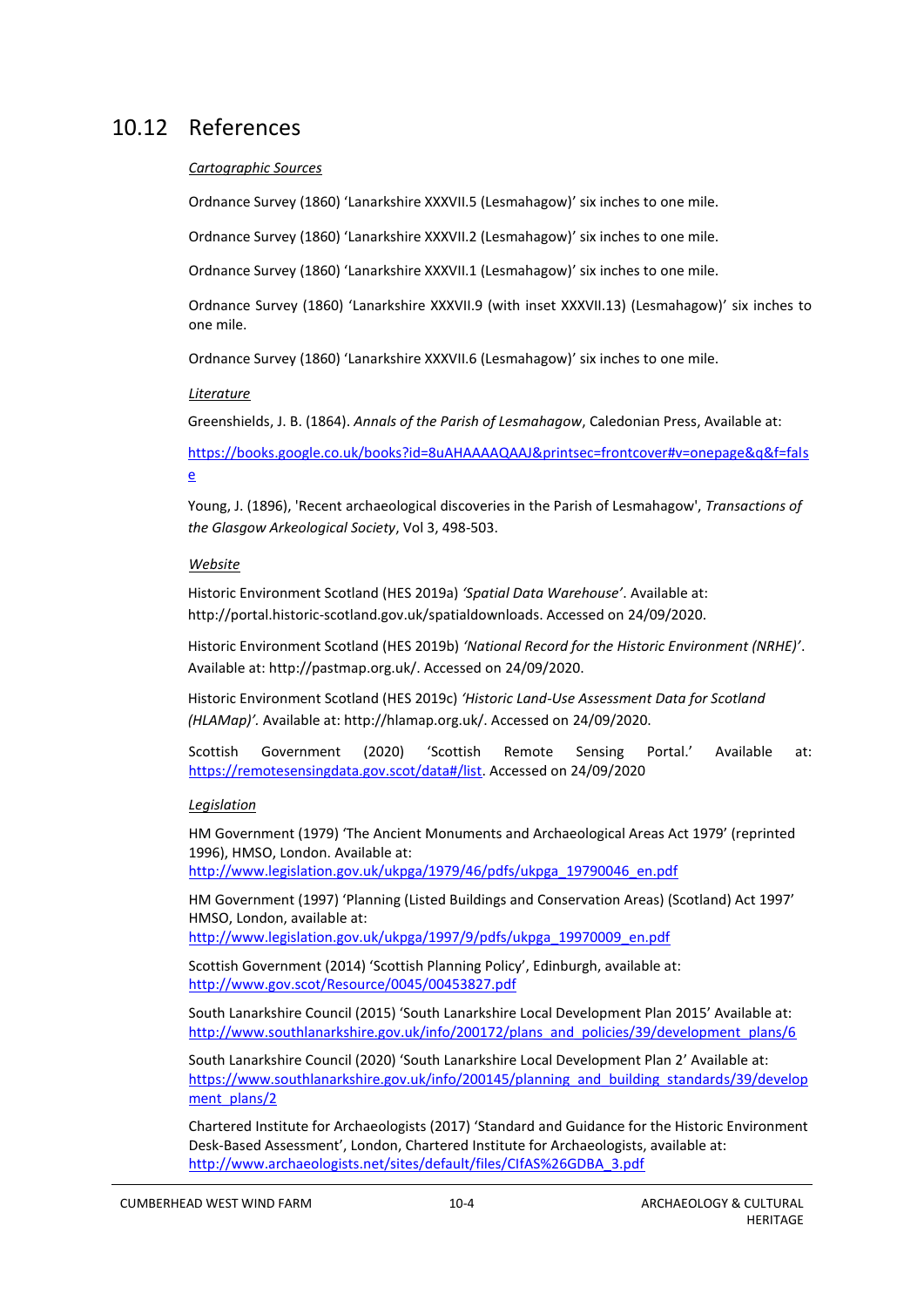Historic Environment Scotland (2016) Historic Environment Scotland Policy Statement, Edinburgh, available at: [https://www.historicenvironment.scot/archives-and](https://www.historicenvironment.scot/archives-and-research/publications/publication/?publicationId=f413711b-bb7b-4a8d-a3e8-a619008ca8b5)[research/publications/publication/?publicationId=f413711b-bb7b-4a8d-a3e8-a619008ca8b5](https://www.historicenvironment.scot/archives-and-research/publications/publication/?publicationId=f413711b-bb7b-4a8d-a3e8-a619008ca8b5)

Historic Environment Scotland (2016) 'Managing Change in the Historic Environment: Setting' Edinburgh [\(https://www.historicenvironment.scot/archives-and](https://www.historicenvironment.scot/archives-and-research/publications/publication/?publicationId=80b7c0a0-584b-4625-b1fd-a60b009c2549)[research/publications/publication/?publicationId=80b7c0a0-584b-4625-b1fd-a60b009c2549\)](https://www.historicenvironment.scot/archives-and-research/publications/publication/?publicationId=80b7c0a0-584b-4625-b1fd-a60b009c2549)

Scottish Government (2011) Planning Advice Note (PAN) 2/2011: Planning and Archaeology, Edinburgh, available at:<http://www.gov.scot/Resource/Doc/355385/0120020.pdf>